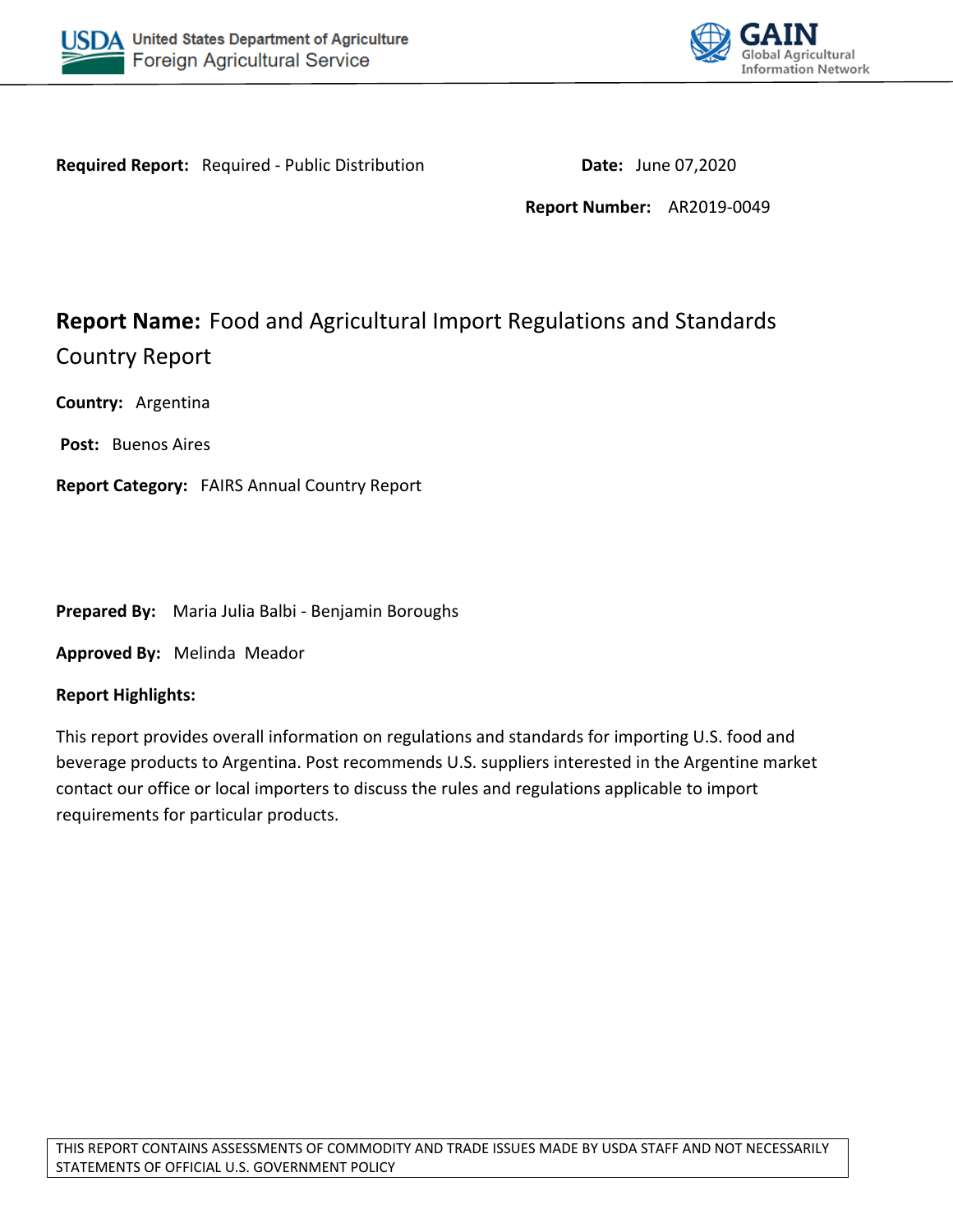# **Table of Contents**

| <b>Executive Summary</b>                                                        | Page 3  |
|---------------------------------------------------------------------------------|---------|
| <b>Section I. Food Laws</b>                                                     | Page 4  |
| <b>Section II. Labeling Requirements</b>                                        | Page 5  |
| <b>Section III. Packaging and Container Regulations</b>                         | Page 10 |
| <b>Section IV. Food Additive Regulations</b>                                    | Page 11 |
| <b>Section V. Pesticides and Other Contaminants</b>                             | Page 13 |
| <b>Section VI. Other Requirements, Regulations, and Registration Measures</b>   | Page 14 |
| <b>Section VII. Other Specific Standards</b>                                    | Page 18 |
| Section VIII. Trademarks, Brand Names, and Intellectual Property Rights Page 19 |         |
| <b>Section IX. Import Procedures</b>                                            | Page 19 |
| <b>Appendix I. Government Regulatory Agency Contacts</b>                        | Page 21 |
| <b>Appendix II. Other Technical Import Specialist Contacts</b>                  | Page 21 |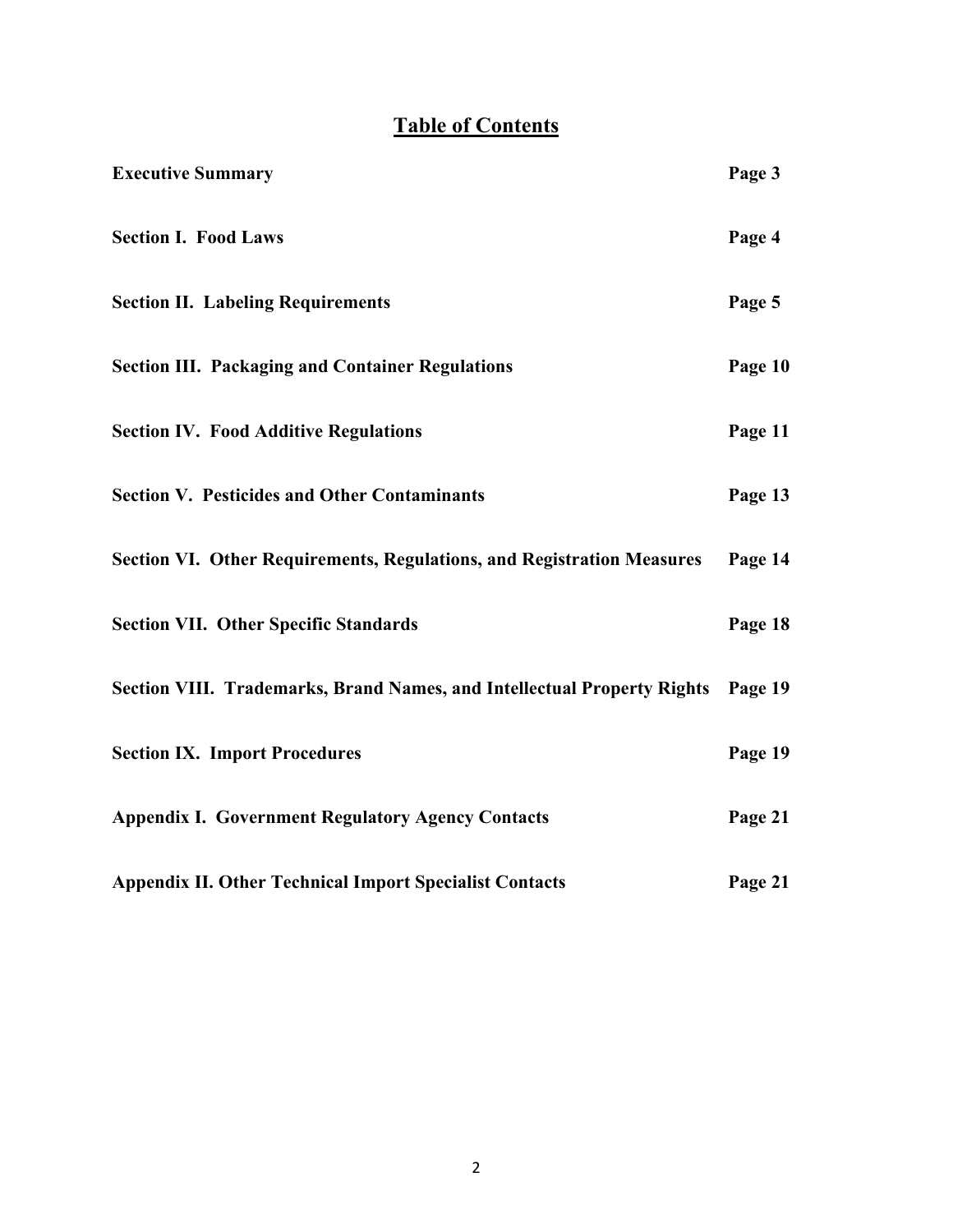*ARGENTINA: FOOD AND AGRICULTURAL IMPORT REGULATIONS AND STANDARDS (FAIRS) This report was prepared by the Office of Agricultural Affairs of the USDA/Foreign Agricultural Service in Buenos Aires, Argentina, for U.S. exporters of domestic food and agricultural products. While every possible care was taken in the preparation of this report, information provided may not be completely accurate either because policies have changed since its preparation, or because clear and consistent information about these policies was not available. It is highly recommended that U.S. exporters verify the full set of import requirements with their foreign customers, who are normally best equipped to research such matters with local authorities, before any goods are shipped.*

## **Executive Summary**

Argentina is the second largest country by land area, and third largest country by population in South America. It is a presidential republic with the third highest GDP per capita in South America. The capital, Buenos Aires, and its surrounding suburbs, accounts for nearly one-third of the country's population. On December 10, 2019 the new President of Argentina, Alberto Fernandez was inaugurated after defeating incumbent President Mauricio Macri in a general election.

The United States has an overall trade surplus with Argentina, but a trade deficit in food and agricultural products. In CY 2019, the US exported \$226 million dollars in food and agricultural products to Argentina, and Argentina exported \$1.68 billion dollars in the same categories. Typically, major US exports to Argentina include seeds, food ingredients, prepared food, alcoholic beverages, and livestock genetics. Thanks to a drought in 2018, Argentina imported substantial volumes of soybeans for processing from the US in 2018 and early 2019, but barring another major weather event, this trade is not expected to continue.

The Argentine Food Code (Código Alimentario Argentino – CAA) establishes the regulatory framework for the production, processing and marketing of both domestic and imported food and beverage products. No major overhaul of the CAA is currently being debated in the Argentine Congress. The primary goal of the CAA is the protection of public health and maintaining consumers' confidence in the safety and quality of food products distributed within Argentina. CAA incorporates regulations and standards agreed upon within MERCOSUR. Argentina is a founding member of MERCOSUR, a South American trading bloc which includes Brazil, Paraguay, and Uruguay as full members in good standing. In June 2019, MERCOSUR and the EU announced agreement on an FTA linking the two blocs. However the agreement has not yet been implemented and the new administration of President Alberto Fernandez has expressed caution over the speed at which MERCOSUR is negotiating potential FTAs with new trading partners.

Three government agencies regulate food and beverages in Argentina, namely:

SENASA/MAGyP – National Service of Agricultural Food Health and Quality (Ministry of Agriculture, Livestock, and Fisheries): animal and plant products and by-products, fishery and seafood products.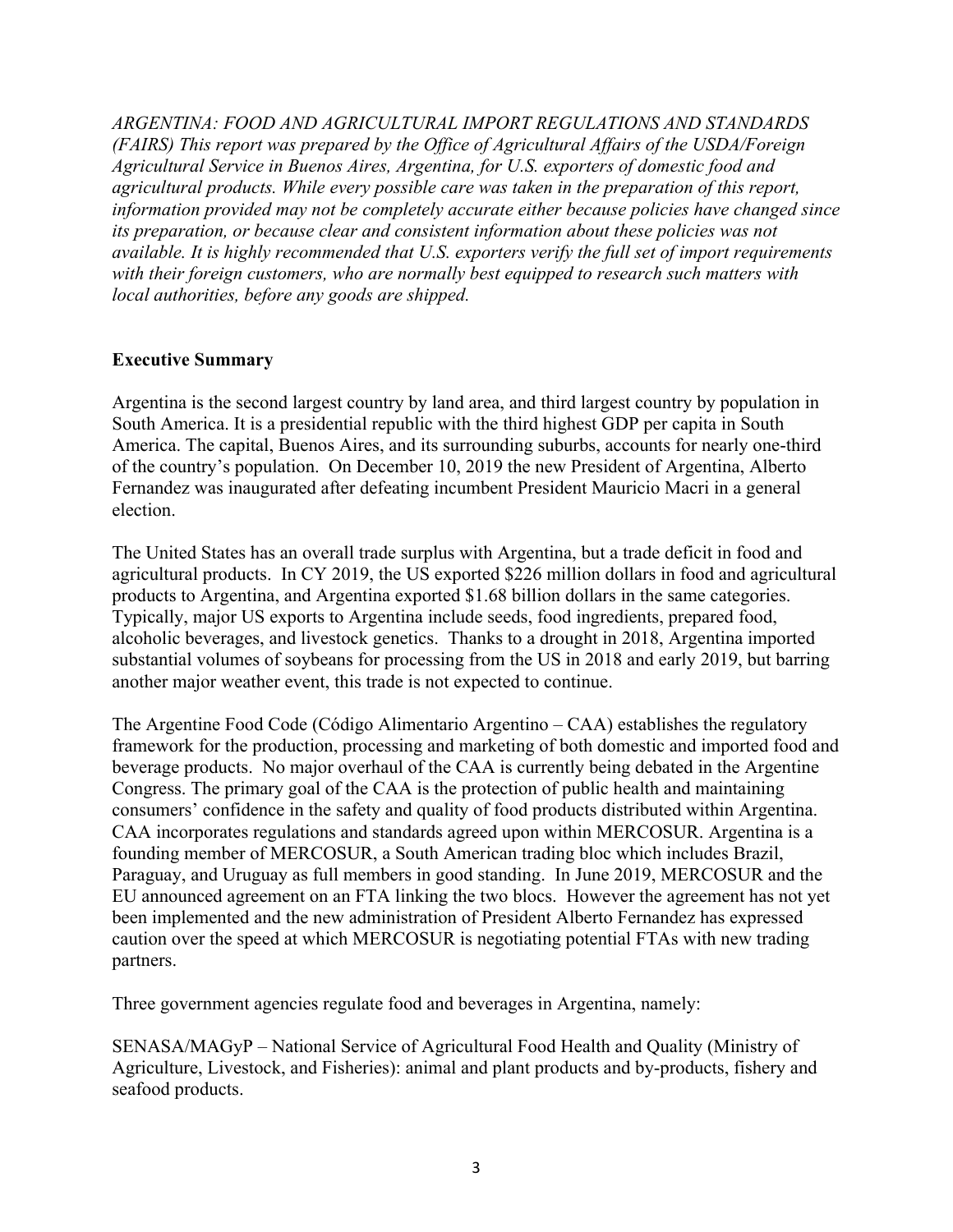INAL/ANMAT/MS – National Food Institute/National Administration of Drugs, Food Products, and Medical Equipment (Ministry of Health): processed food and beverages, except wine.

INV/MAGyP: National Wine Institute (Ministry of Agriculture, Livestock, and Fisheries).

## **Section I. Food Laws**

The Argentine Food Code, Código Alimentario Argentino (CAA) establishes the regulatory framework for the production, processing and marketing of both domestic and imported food and beverage products. Its primary goal is the protection of public health and maintaining consumers' confidence in the safety and quality of food products distributed within Argentina.

Established by Law #18284 (1969) and enforced by Decree #2126 (1971) the CAA has over 1400 articles divided into 22 chapters with technical regulations that establish sanitary and commercial identification provisions for domestic and imported food products. The CAA is implemented under the guidelines of Argentina's national food inspection system, Sistema Nacional de Control de los Alimentos (SNCA), under whose framework the Ministry of Agriculture, Livestock, and Fisheries (MAGyP) and the Ministry of Health enforce the CAA standards. The CAA is updated by joint resolutions from MAGyP and the Ministry of Health. [To access CAA please refer to this link](https://www.argentina.gob.ar/anmat/codigoalimentario).

The National Food Commission [\(CONAL\)](file:///C:/Users/BoroughsBB/AppData/Local/Microsoft/Windows/INetCache/Content.Outlook/OEGL03E0/conal.gob.ar), an advisory body with representatives from the Ministry of Health and MAGyP as well as private sector and consumer organizations, provides support to the SNCA. Provincial-level food regulatory agencies are also invited to participate in CONAL.

As a member of the Southern Cone Common Market (MERCOSUR), CAA incorporates standards agreed upon within Mercosur, which are influenced by standards from the European Union, Codex Alimentarius and the U.S. Food and Drug Administration.

Three government agencies regulate food and beverages in Argentina, namely:

MAGyP, through **SENASA**, is responsible for governing:

- fresh, chilled, frozen and thermo-processed products and by-products of animal, plant and seafood origin
- mixed canned products (with animal and/or vegetable-origin content) containing over 60 percent animal origin ingredients
- food preparations containing over 80 percent ingredients of animal origin.

MAGyP, through INV -<https://www.argentina.gob.ar/inv>, regulates the production and distribution of wine.

The Ministry of Health, through INAL, within the ANMAT<https://www.argentina.gob.ar/anmat>, regulates consumer-ready food products, health supplements and alcoholic and non-alcoholic beverages, excluding wine.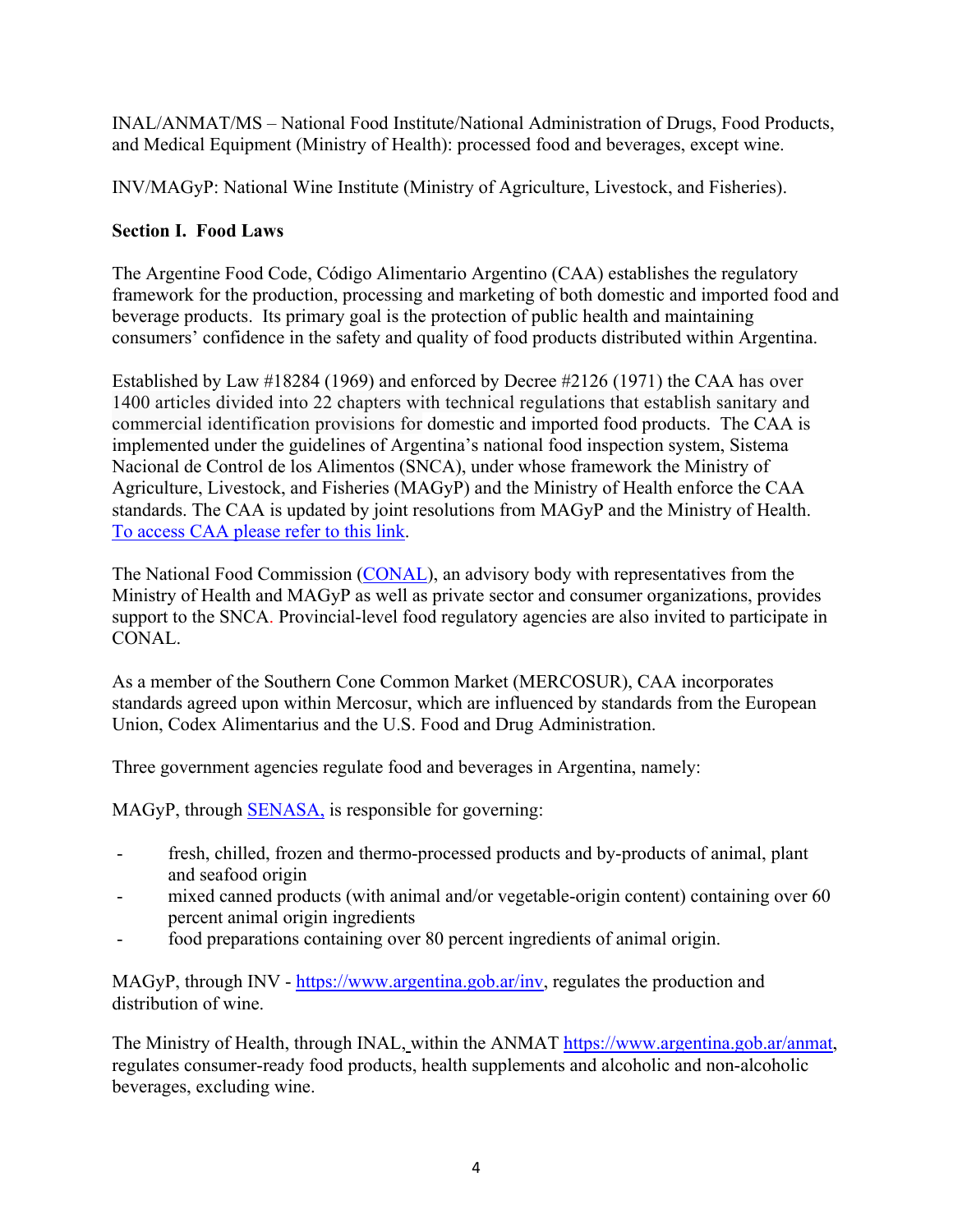### Import Authorization System

[General Resolution 3823/2015](https://www.boletinoficial.gob.ar/detalleAviso/primera/138647/20151222) established the Sistema Integral de Monitoreo de Importaciones (SIMI), an integrated system for import control through automatic (AIL) or non-automatic import licenses (NAIL) (link to [Official Resolution 5/2015](http://servicios.infoleg.gob.ar/infolegInternet/anexos/255000-259999/257251/norma.htm))

- NAIL: Agriculture-related products requiring a non-automatic import license include paper and pulp, wool, cotton products, and wood products (See HTS Codes included in Annexes II through XVII, Point (1) of [Resolution 5/2015](http://servicios.infoleg.gob.ar/infolegInternet/anexos/255000-259999/257251/norma.htm). NAILs require detailed information on the import production process and may require an additional approval from the relevant technical authorities in Argentina.
- AIL: For all other products, the license application information required includes importer, origin country, HS code, product description, state of merchandise, number of units, and value of shipment in U.S. dollars (FOB).

#### Container Registration

General Resolution AFIP No. 3615/2014 established a container information system through a web-based database, [Registry of Containers](http://www.afip.gob.ar/contenedores/). This system, which is applicable to both imports and exports, provides the Argentine government with container specific information that can be used to monitor and control container-based trade.

#### Import Taxes

Argentina imposes duties and taxes, such as a value added tax and/or a statistical tax, on many imported agricultural products, with some exceptions, per Decree No. 509/2007. Customs charges and other import costs are calculated based on cost, insurance and freight value of the product.

## **Section II. Labeling Requirements**

Animal-Origin Products: Prior to entry, labels for animal-origin products must be submitted to SENASA for pre-approval. Typically, the importer submits the labels to SENASA as part of the import license application, and SENASA provides feedback directly to the Argentine importer about the label approval status. However, exporters can apply directly to SENASA if they so choose. The label must be affixed to the product prior to domestic distribution in Argentina.

Product specific labeling information for exports of U.S. fresh, chilled, frozen and thermoprocessed products of animal origin may be found in the USDA Food Inspection and Safety Service export library [page for Argentina](https://www.fsis.usda.gov/wps/portal/fsis/topics/international-affairs/exporting-products/export-library-requirements-by-country/Argentina).

Non-Animal Origin Processed Foods: Labels for other food and beverage products (see specific wine requirements below) must be submitted to INAL for pre-approval. U.S. non-animal origin processed foods may be imported in their original packaging with English labels, however, if the original package label does not include the following information in Spanish, a sticker label in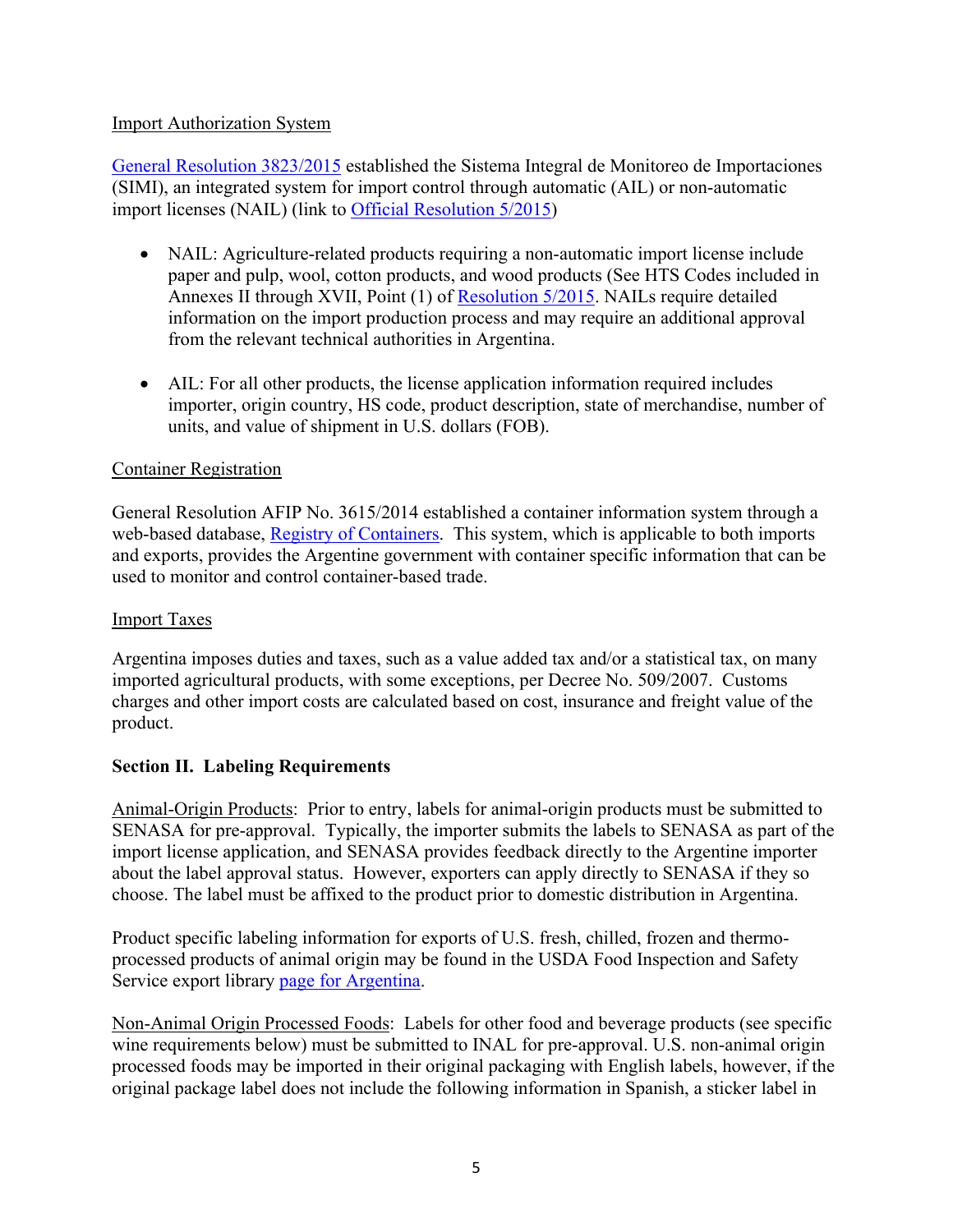Spanish must be affixed to the retail package at the country of origin with the following information:

- Name (approved by INAL) and brand of the product
- Identification of origin
- Composition: ingredients in decreasing order of weight, and additives at the end of the list
- Net weight or measure
- Lot number
- Expiration date
- Manufacturer's name and address
- Importer's name and address
- Importer's National Register of Establishment number (RNE)
- National Register of Food Product number (RNPA) (Not mandatory but recommended for marketing purposes)
- Storage, preparation and usage instructions when required
- Nutritional information

# Wine:

For wine imports a label must be affixed to each imported bottle with the following information in Spanish:

- Brand
- Legal identification of the product (wine)
- Alcoholic grade
- Net content
- Country of origin
- Sugar content (if more than 6 milligrams per liter of sugar)
- Importer's name, address and INV registration number
- Other components other than wine
- Warning statements ("Beber con moderación" "Prohibida su venta a menores de 18 años")
- Acronym and analysis number (provided by INV once the product was analyzed and approved for free sale). All required statements must be printed on labels with legible fonts and clear colors, and the contrast must be easily identified by consumers. The legal identification of the product, alcoholic grade, net content, and country of origin must be printed on more than one label if the field of vision cannot be read without having to turn the bottle around.

Other Specific Labeling Requirements

# Expiration Date Information

Per CAA, the date duration on a label may be provided in any of the following ways: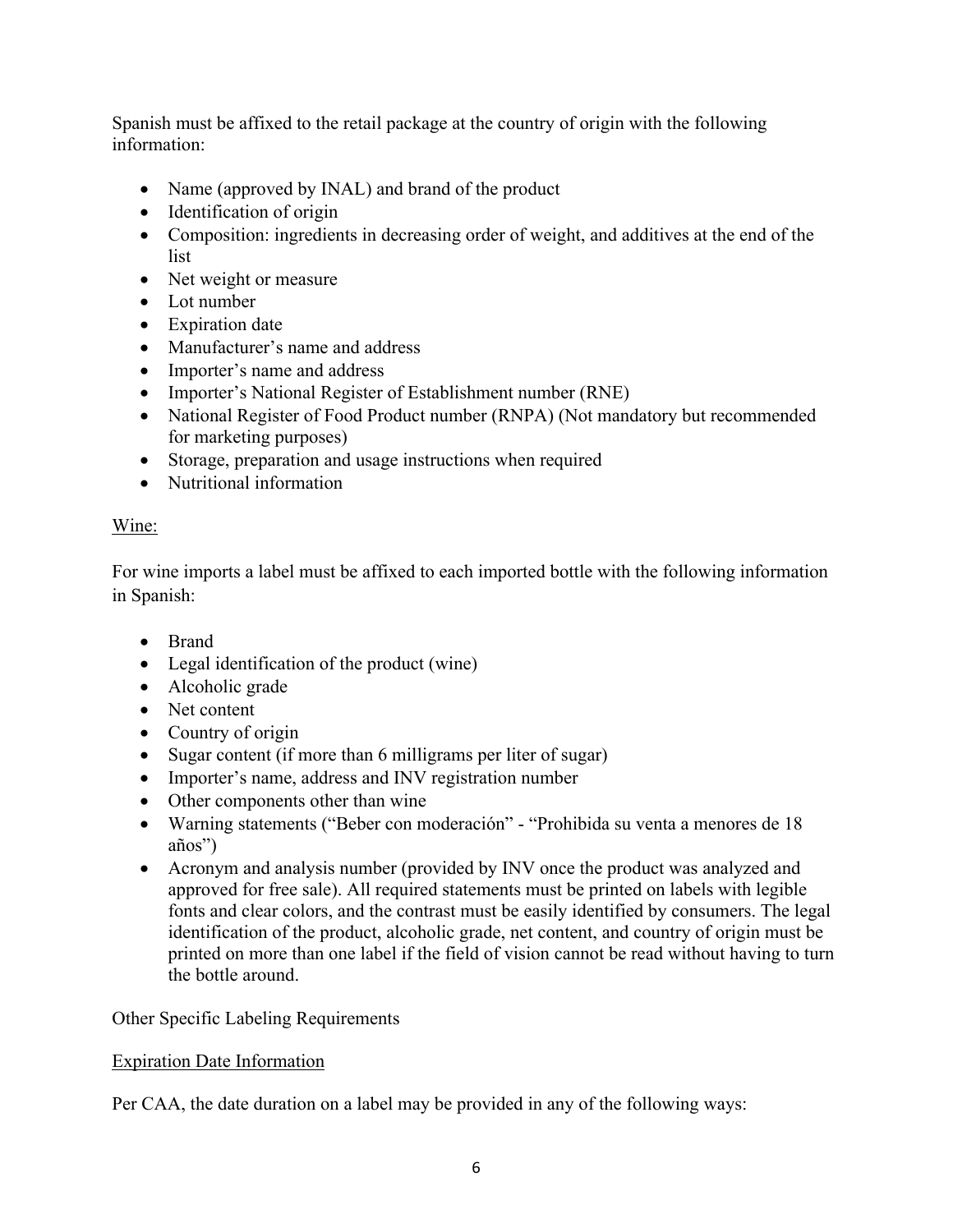- Best before …
- Valid up to …
- Validity …V*al* … (short form of *validez*, in Spanish)
- $\bullet$  Is due ...
- Expiration date
- *Vto.* (short form of *vencimiento*, in Spanish)
- *Venc.* (short form of *vencimiento*, in Spanish)
- Preferably best before ...

Expiration dates are to be used on all products except:

- Fresh fruit and vegetables, including potatoes which have not been peeled, cut, or treated in a similar way
- Wines, liqueurs, sparkling wines, flavored wines, fruit wines, and sparkling fruit wines
- Alcoholic beverages that contain 10 percent or more alcohol
- Bakery and pastry products which, by the nature of their content, are usually consumed within 24 hours after manufacturing
- Vinegar
- Solid sugar
- Confectionery products which consist of flavored or colored sugars, such as candy
- Chewing gum
- Food quality salt (does not apply to enriched salts)
- Food products which have been exempted by specific MERCOSUR Technical Regulations.

# Nutritional Claims

[Chapter 5 of the Argentine Food Code, sections 220-246 and Mercosur regulations \(26/03 and](https://www.argentina.gob.ar/sites/default/files/anmat_capitulo_v_rotulacion_14-01-2019.pdf)  [46/03\)](https://www.argentina.gob.ar/sites/default/files/anmat_capitulo_v_rotulacion_14-01-2019.pdf) provide the requirements for food labeling and advertising of food products**.** Resolution No. 26/03 defines labelling as 'any inscription, image or descriptive or graphic material that has been written, printed, marked, embossed or otherwise attached to the food package. Back-ofpack nutritional labeling is mandatory for products in Argentina even in the absence of a nutrition or health claim.

Article 235 Fifth of CAA (Joint Resolution 40/2004-SPRRS and 298/2004-SAGPyA) with Resolution No. 46/03 regulates nutritional labeling of consumer-ready packaged foods that are produced and marketed within MERCOSUR. Unless otherwise specified, nutritional labeling of packaged foods must include the following information (In Spanish, for imported products):

- Name of the product
- List of individual ingredients
- Net Contents
- Country of Origin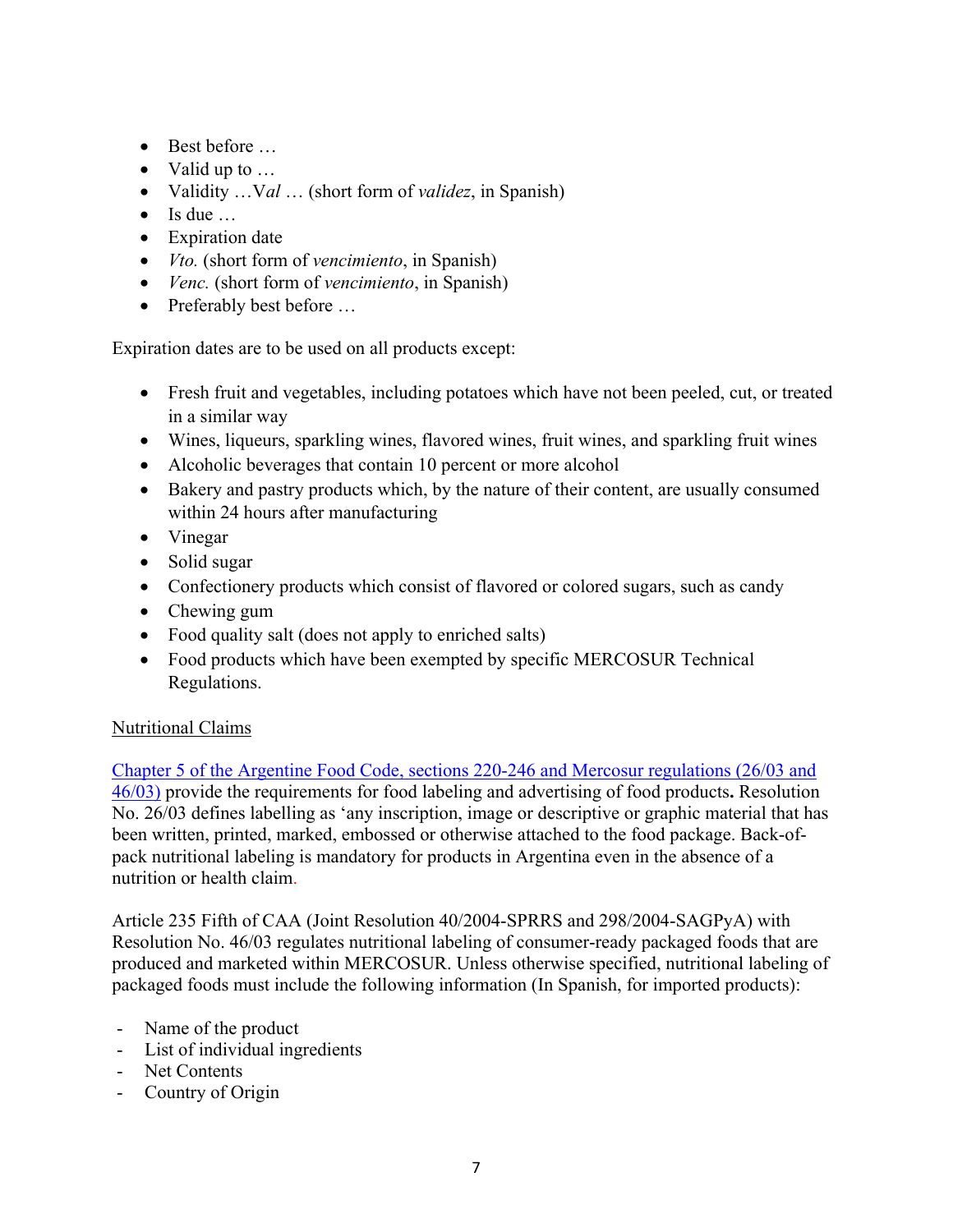- Name and address of the importer
- Lot/batch number, expiration date and preparation and usage instructions, when relevant

The label should be on the main face of the product, with the name of the product, its quality, in contrasting colors to insure visibility. The size of the letters and numbers must be, except for the net content listing, no less than 1 mm.

#### Prebiotics and Probiotics

### **Prebiotics**

The denomination of Food with Prebiotics refers to a food product that includes an added authorized prebiotic. The product will be commercially presented in a package that has proven to be safe, and whose label indicates the specific identification of its component/s. The product will be labeled: "… with prebiotics," by filling in the blank with the sales name of the food product. Food products manufactured with prebiotics will be authorized once a satisfactory *in vivo* trial evaluation has been carried out, which shows the functionality assigned to it or its prebiotic component/s. That evaluation will be performed by an Evaluation Committee composed by specialized professionals from the Sanitary Authority or assigned by them on a case-by-case basis.

#### **Probiotics**

The denomination of Food with Probiotics refers to a food product with a charge of feasible cells between 106 and 109 UFC/g during its period of minimum duration. The product will be commercially presented in a package that has proven to be safe, and whose label indicate the specific identification of its strains and the concentration of feasible cells of each of them  $(UFC/g)$ . The product will be labeled: "... with probiotics," by filling in the blank with the sales name of the food product.

Food products manufactured with probiotics will be authorized once a satisfactory *in vivo* trial evaluation has been carried out, which show the functionality assigned to the probiotic strains that it contains. That evaluation will be performed by an Evaluation Committee composed by specialized professionals from the Sanitary Authority or assigned by them on a case-by-case basis.

In 2018, Argentina supported a proposal at Codex by the International Probiotics Association to advance harmonization of probiotic guidelines for use in foods and dietary supplements. For further information, please contact Post directly.

#### Known Allergens on Prepackaged Foods

Joint Resolution #57/2010 and #548/2010 requires a declaration on the ingredient label if a trace or any of the allergenic substances listed below are present in a food as an ingredient. This information must be presented in contrasting colors to ensure visibility and include the following: "Contains ..." followed by the name of the substance and/or "Traces of …" .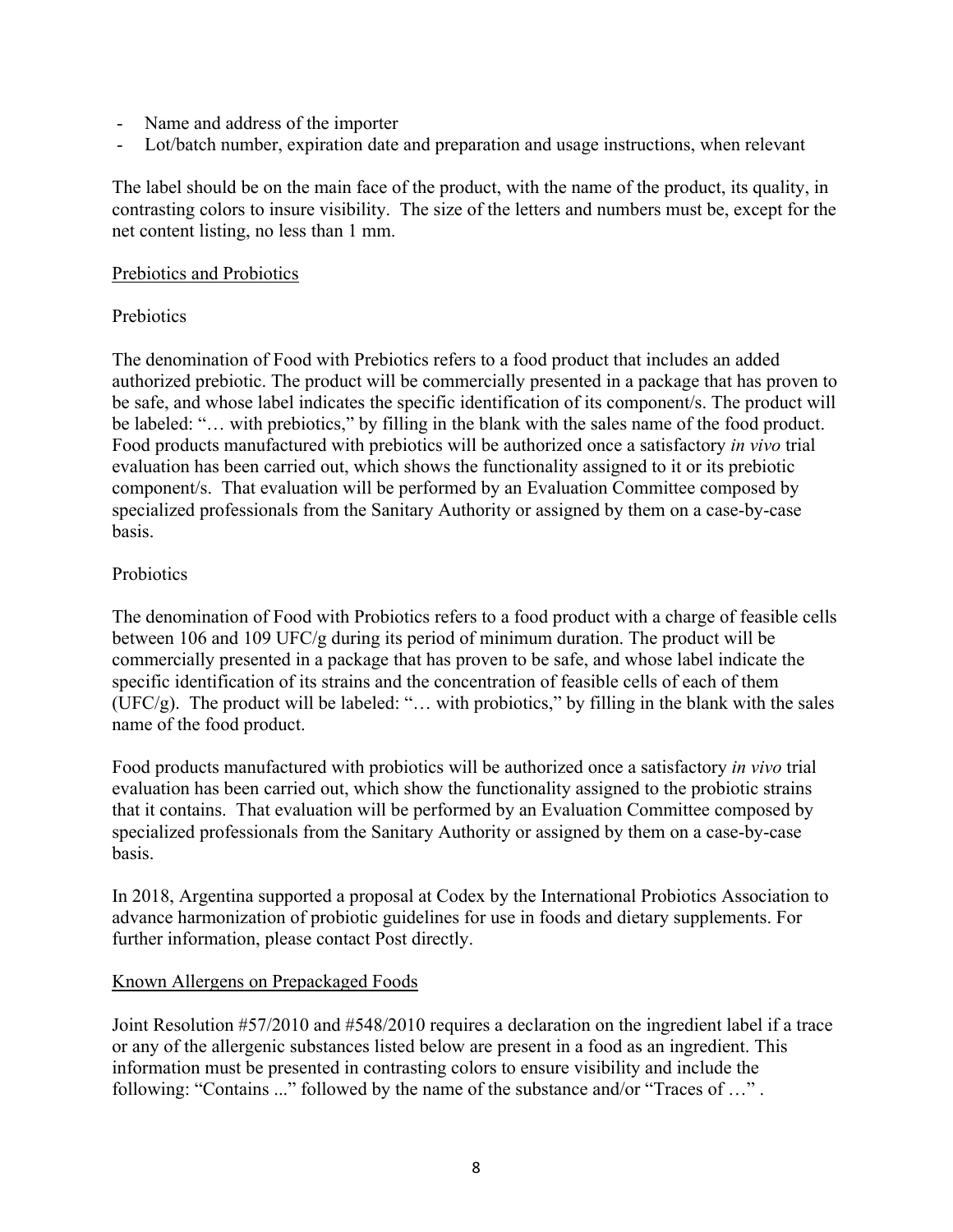- 1. Cereals, i.e., wheat, rye, barley, oats, and hybridized strains and products of these;
- 2. Crustaceans and products thereof;
- 3. Eggs and products thereof;
- 4. Fish and products thereof;
- 5. Peanuts and products thereof;
- 6. Soybeans and products thereof;
- 7. Milk and products thereof (lactose included);
- 8. Tree nuts and products thereof; and
- 9. Sulphur dioxide and sulfites in concentrations of more than ten milligrams per kilogram  $(10mg/kg)$

In October 2017 Argentina introduced new allergen legislation which corresponds to the Codex list, except Argentina uses "Cereal, i.e. wheat, rye, barley, oats, or their hybridized strains and products of these – without reference to gluten ([Joint Resolution 11-E/2017\)](https://www.boletinoficial.gob.ar/detalleAviso/primera/172064/20171009).

MERCOSUR continues to discuss modifications of the Technical Regulation for the Labeling of Pre-Packaged Foods [\(Resolution No. 26/03](https://gd.mercosur.int/SAM/GestDoc/PubWeb.nsf/OpenFile?OpenAgent&base=SAM/GestDoc/DocOfic0Arch.nsf&id=832579C700726F0D03257640005288BF&archivo=RES_026-2003_ES_FERR_RTM%20Rotulaci%25F3n%20Alimentos.pdf)), including a mandatory allergen declaration, but no consensus has been reached so far on proposed modifications.

## Precautionary Allergen Labeling

The declaration of the allergen substance must be stated as follows (filling in the blank with the name of the appropriate substance/s):

- "Contains ...," or
- "Contains traces of …," or
- "Contains … and traces of …"

When there may be the possibility of accidental cross contamination during the manufacturing process, the precautionary language must be included in the label as follows:

- "May contain ...", or
- "May contain traces of ...," or
- "May contain ... and traces of ..."

To request authorization for the use of the precautionary phrase, the company must submit to the Sanitary Authority a sworn statement including the following language "that even having used GMP, there exists the possibility that there has been accidental cross contamination during the manufacturing process due to …," providing the appropriate justification for the incident.

## Organic Products

Per [Decree #206/2001](http://www.senasa.gob.ar/normativas/decreto-nacional-206-2001-poder-ejecutivo-nacional), imported products labeled as "organic" must originate from a country whose organic standards have been approved by SENASA as equivalent to Argentina's. Otherwise, prior to export, imported organic products must be certified by an Argentine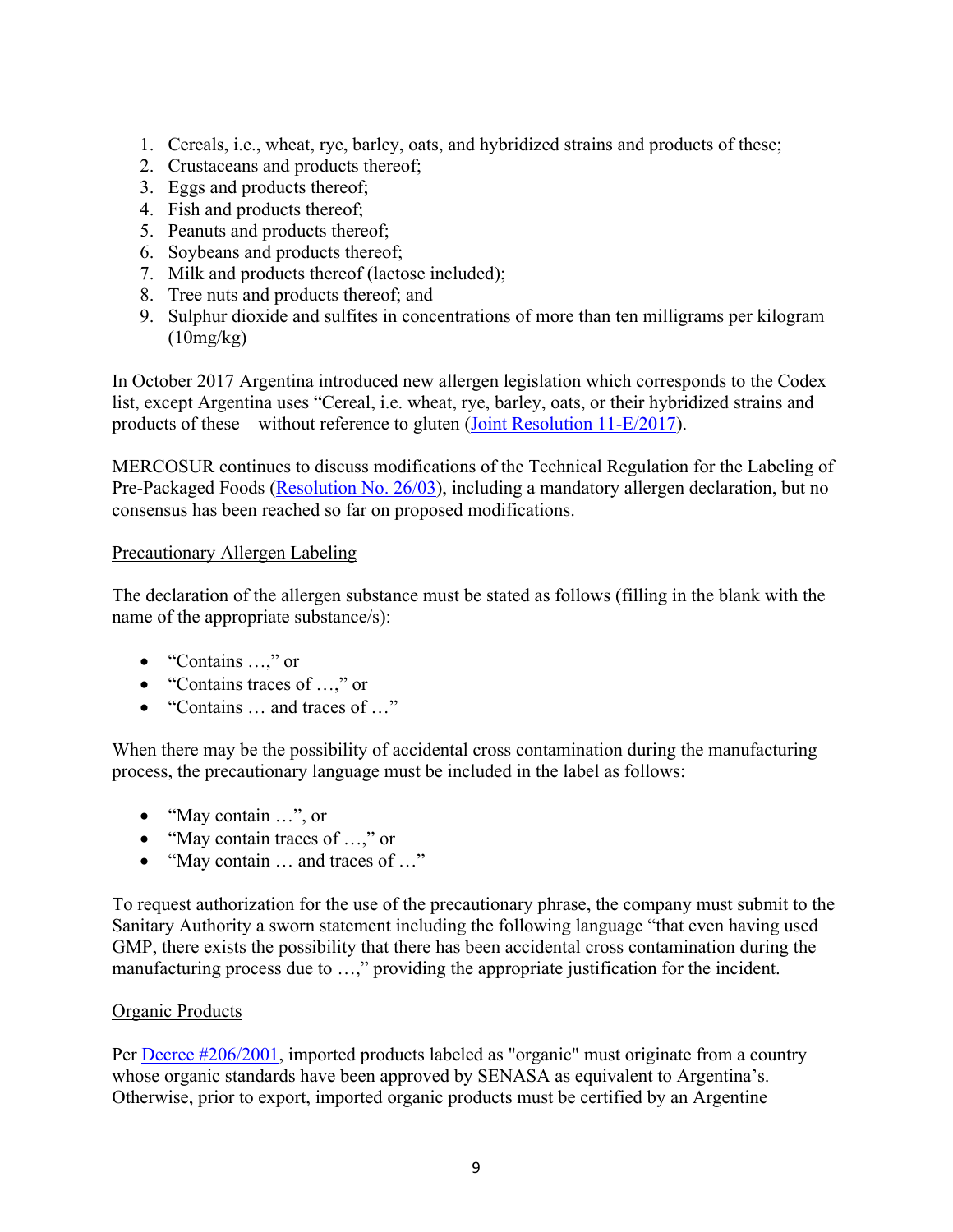certifying agency approved by SENASA. The US National Organic Program has not been determined to be equivalent by SENASA.

## Biotech Products

Biotech foods in Argentina do not have any specific labeling requirements.

# **Section III. Packaging and Container Regulations**

Generally, Argentina does not impose special packaging or container-size requirements by product, however, there are some products, such as salt, that do have specific requirements. Exporters should always make sure that their importing partners are aware of the latest changes in Argentine regulations.

Chapter IV of the [CAA,](https://www.argentina.gob.ar/anmat/codigoalimentario) Articles 184 and 185 establish the requirements for protecting food containers from external agents of alteration, contamination and adulteration from manufacture and processing to consumer use.

Per Article 186, the following materials are allowed:

- 1. Stainless steel, cast iron or whipped iron, coated or not with technically pure tin and chromed tin.
- 2. Copper, brass or bronze covered entirely by a layer of gold, silver, nickel, chrome or tin technically pure, except for the requirement of coating the boilers, vessels and pans for cooking of sweets and syrups, mortars, scale plates and dumbbells.
- 3. Tin, nickel, chromium, aluminum and other technically pure metals or their alloys with harmless metals.
- 4. Tin plate of first use.
- 5. Ceramic materials, baked clay glazed internally that does not yield lead or other compounds harmful to the acid attack: glass, marble and odorless woods.
- 6. Kitchen utensils of diverse metals, with antiadhesive coating or pure plytetrafluoroethylene (Teflon fluon etc)
- 7. Vegetable, animal or synthetic fiber materials, waterproofed or not with harmless materials.
- 8. Different types of films based on regenerated cellulose authorized for packaging of food products in general. Must declare the exact composition of the films, analytical verification and final approval by the health authority.
- 9. Iron enameled or enameled that does not yield lead or other harmful compounds by acid attack.

And the use of:

- 1. Galvanized or galvanized iron.
- 2. The internal lining of containers, tubers, utensils or other elements with cadmium.
- 3. The materials (metals, plastic materials, etc.) which may yield to food, metal or metalloids in a higher proportion than those established in Article 156.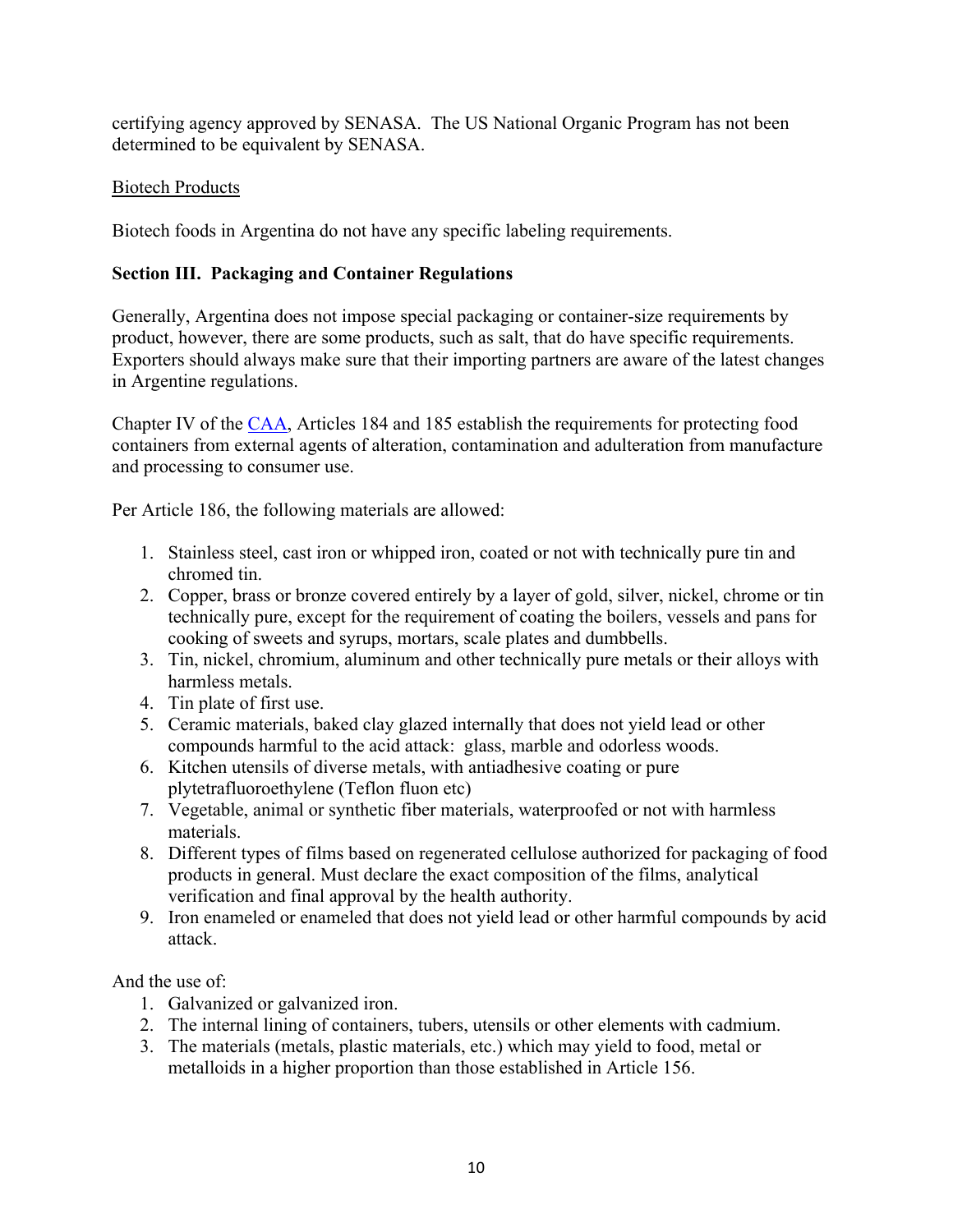According to Article 186 bis, which focuses on paper and cardboard, the packing and cellulose equipment referred to in this Article shall be manufactured following good manufacturing practices, compatible with its use for direct contact with food. Only substances included in the "Positive List for Containers and Cellular Equipment in Contact with Foods," and the "Positive List of Resins and Polymers for Containers and Plastic Equipment" may be used for the manufacturing of the containers to which this document refers.

According to Article 186 Annex A, substances approved in the most recent official documents of the US FDA and/or German BGA and/or Italian legislation of the EEC, may also be incorporated into the Positive List.

- Positive List for packaging and cellulose equipment in contact with food
- 1. Fibrous Raw Materials
- 2. Non-Fibrous Materials (Mineral Cargo)
- 3. Auxiliary Substances:
- 3.1 Internal and superficial bonding agents
- 3.2 Retention and drainage agents
- 3.3 Dispersing and flotation agents
- 3.4 Antifoaming agents
- 3.5 Antimicrobial agents
- 3.6 Conservatives
- 3.7 Aluminum sulfate
- 4. Special Paper Improvers
- 4.1 Agents that improve the mechanical properties of wet paper
- 4.2 Moisture retention agents
- 4.3 Optical Coloring and bleaching materials
- 4.4 Coating agents and surface improvers

- Article 185 tris. covers the general provisions for regenerated cellulose films in contact with food.

#### **Section IV. Food Additive Regulations**

Chapter XVIII of [CAA](https://www.argentina.gob.ar/anmat/codigoalimentario) contains a positive list of authorized food additives (FA) in Article 1400 which incorporates CODEX-approved additives. In addition, additives used in food product imports must also be on the positive list maintained by MERCOSUR. If the additive in question is not on this list, an application for registration must be submitted to CONAL.

The following are the main points under Chapter XVIII of the code, which summarize the scope of food additive regulations and laws, which are harmonized within MERCOSUR:

- a) FA must be safe by themselves, or through their action as additives.
- b) They must be included in the CAA positive list of FA.
- c) They must be exclusively used in food products included in CAA.
- d) They must comply with CAA requirements related to designation, composition, identification, and purity.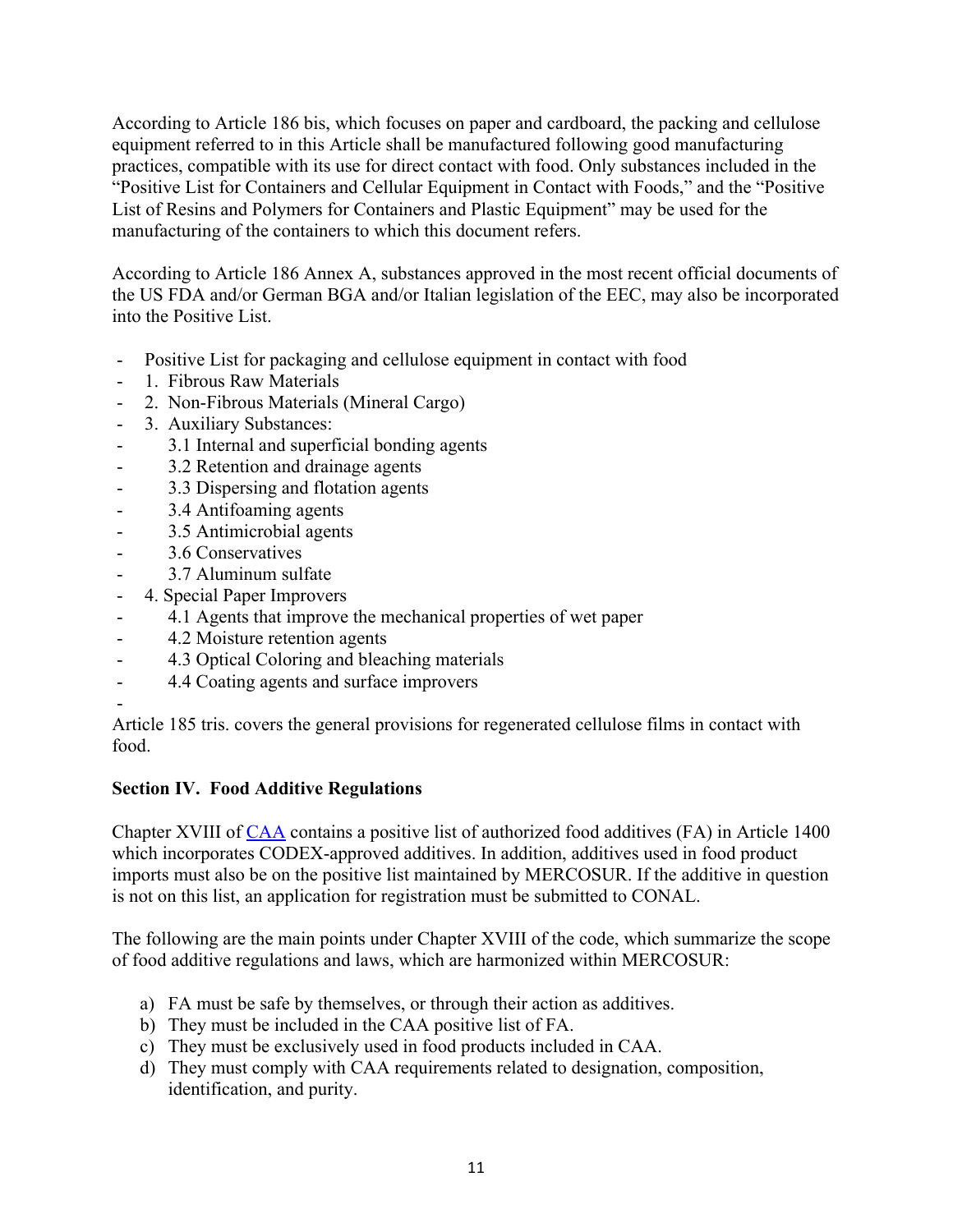- e) They must not be used to deceive the consumer.
- f) The quantity of a FA added to a food product will be the minimum quantity necessary to reduce to a minimum any potential danger to consumers' health.
- g) FA must be marketed in closed original packages.
- h) A legend stating, "Exclusive Industrial Use (*Uso Industrial Exclusivo*)", with letters not smaller than 50 percent of the FA denomination and with good enhancement and visibility, must be placed on the label right below the denomination.
- i) All authorized FA added to a food product must be included in the label of such product through language that indicate the types of FA used, such as: Authorized Antioxidant (Antioxidante Permitido), Authorized Emulsifier (*Emulsionante Permitido*), etc. In addition, food products which contain tartrazine, benzoic acid (or its calcium, potassium, or sodium salts), and sulphur dioic (and derivatives) must be declared on the product label.

Through the FA transference principle, CAA establishes that all FA used in raw materials or other ingredients (including FA) which have been transferred to a food product, will be exempt from the declaration in the list of ingredients, under certain conditions, as stated in [Resolution](https://gd.mercosur.int/SAM/GestDoc/PubWeb.nsf/OpenFile?OpenAgent&base=SAM/GestDoc/DocOfic0Arch.nsf&id=832579C700726F0D8325777E005A1D04&archivo=RES_105-1994_ES_TransAditAlimentarios.doc)  [GMC No. 105/94](https://gd.mercosur.int/SAM/GestDoc/PubWeb.nsf/OpenFile?OpenAgent&base=SAM/GestDoc/DocOfic0Arch.nsf&id=832579C700726F0D8325777E005A1D04&archivo=RES_105-1994_ES_TransAditAlimentarios.doc).

#### **Registration of Food Additives**

Food Additives Used in Products of Animal Origin ([registered](https://www.argentina.gob.ar/autorizar-aditivos-para-alimentos-de-origen-animal-envases-y-conexos) at SENASA)

Main Documentation Required:

- Registration form of adjuvant additives, packages, and other related products
- Product technical specifications
- Technical specifications required by the company which owns the product to be authorized for each of its individual components
- Product protocols and trial reports authenticated by the Foreign Relations Ministry.
- Company's and processing establishment's RNEs.
- INAME-ANMAT Approval certificate (for hand washing products)
- Valid label, and label used in the country of origin.
- Product formula or monograph.

#### Food Additives Used in Products of Vegetable Origin [\(registered](https://www.argentina.gob.ar/senasa/programas-sanitarios/cadena-vegetal/cereales/cereales-industria/aditivos-y-coadyuvantes-de-tecnologia) at SENASA)

Main Documentation Required:

- Letter with letterhead indicating the intention of additive registration.
- Registration form.
- Copy of CUIT (tax identification number)
- Payment of fee.

#### Presentation of Information for Registration of FA and Technology Adjuvants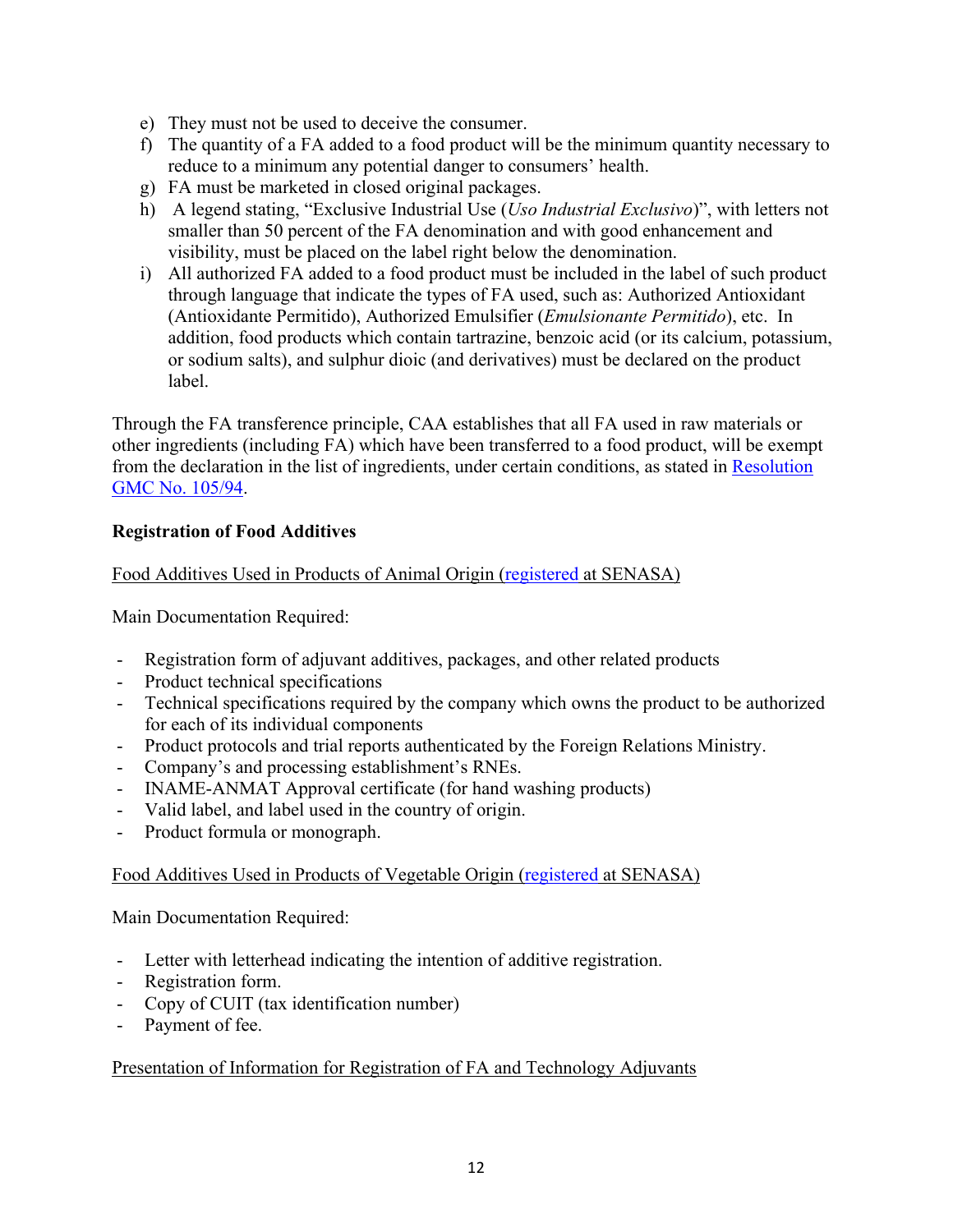For active ingredient/s of the FA or technology adjuvant accepted by international, regional, and/or national standards:

- Specify what international and/or national regulatory organizations have registered or partially evaluated active ingredients of FA or technology adjuvants that will be registered. And under what number such active ingredients have been registered.
- Full technical, scientific and/or common name that identifies active ingredient/s.
- Last date of evaluation of active ingredient/s by international, national and/or regional regulatory organizations.
- Proposed technological function/s.
- Food product/s for which their use and doses are proposed.
- ADI for food product/s for which their use is proposed.
- Monograph of the manufacturing process: (1) flow diagram of the manufacturing process, (2) specify if active ingredient/s is/are obtained from raw material/s of natural origin, or of chemical or biotechnical synthesis.
- Degree of purity of the FA or technology adjuvant.
- Contaminants present in the FA or technology adjuvant, including quantitative specification.
- Qualitative and quantitative analytical methodology proposed for determining active ingredient/s and elements of accompanying (contaminant) substances.

*For registration of Food Additives used in processed foods*, see below, Section VI – INAL.

# **Section V. Pesticides and Other Contaminants**

Overall, maximum residue levels (MRLs) in products for sale in Argentina are based on those recommended by Codex Alimentarius (SENASA Resolucion #256/2003).

SENASA Resolucion #256/2003 establishes tolerances or maximum residue levels of pesticides in agricultural products and by-products (Annex I); establishes a list of chemical and biological phytosanitary products which are exempt from the requirement of tolerance setting (Annex II); and includes in legislation in force a list of prohibited and restricted active ingredients (Annex III).

In addition, SENASA [Resolution #934/2010](http://www.senasa.gob.ar/normativas/resolucion-934-2010-senasa-servicio-nacional-de-sanidad-y-calidad-agroalimentaria) provides additional definitions, as follows:

Article 1 – Products for domestic consumption: Products and by-products which are imported or produced locally for domestic consumption must comply with national MRLs established in Annex I of the present resolution. Products and by-products not included in Annex I must comply with a default value of 0.01 mg/kg equivalent to the detection limit of the analytical method.

Article 2 – Products that are not traditionally grown in the country: Those imported agricultural products and by-products that are not traditionally grown in the country, and for which a national MRL of the active ingredient has not been established, will be allowed entry only if there is an MRL approved by Codex Alimentarius, and if the risk evaluation to the consumer carried out by the CSA does not indicate unacceptable risks.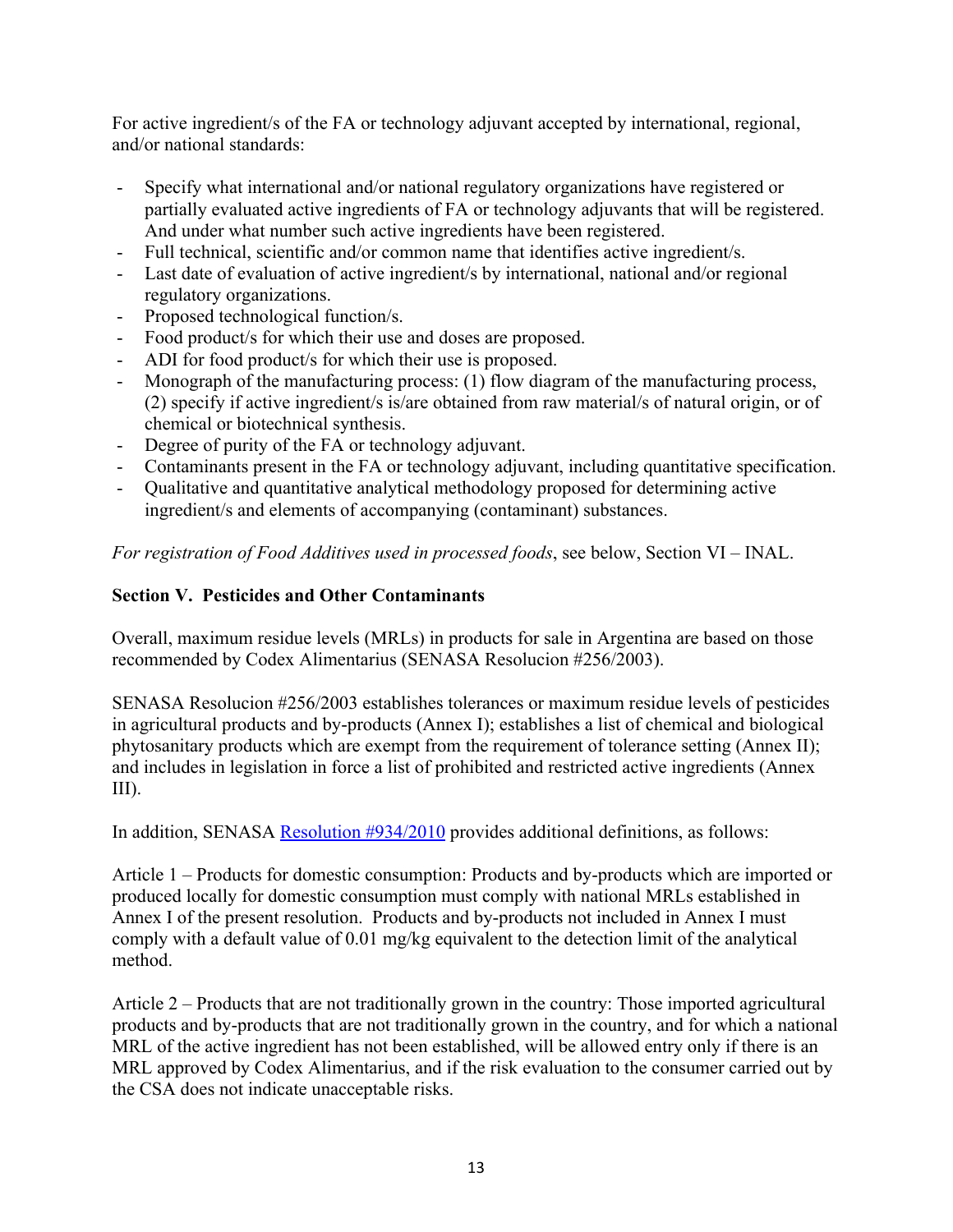Article 3 – Residues of prohibited compounds: For those residues of compounds which are persistent in the environment and were used as pesticides, but are no longer registered as such and can cause food contamination, the values set up by Codex Alimentarius will be adopted as extraneous MRLs.

## **Section VI. Other Requirements, Regulations, and Registration Measures**

Facility and Product Registration Requirements

#### **SENASA**: Animal Products, By-Products and Derivatives

In compliance with [Decree 4238/68](http://www.senasa.gob.ar/decreto-423868) – "Requirements for the Inspection of Animal Products, By-Products, and Derivatives Related to the approval of Animal Products, By-products, and Derivatives that are Manufactured or Used in Approved Establishments," all imported food products must be registered with SENASA prior to importation.

To register a product, SENASA requires a company-produced monograph that provides the descriptive aspects of the products being submitted for registration. The monograph is customarily provided to SENASA by the importer as a part of the import license application, but U.S. producers may file a monograph directly with SENASA. Based on the descriptive characteristics of each product in the monograph, SENASA assigns a unique registration number that becomes a component of the product label. For beef and pork products, a U.S government authority signature is not required on a company monograph submitted for product registration to SENASA. For all other animal-origin products, an official signature by the U.S. competent authority is still required on product monographs.

SENASA requires additional product information that may not be provided through the monograph, FSIS Forms 9060-5 or 9060-7 and/or Letterhead Certificate, but which may be provided at the commercial level through various documentary resources usually provided by the importer. After a product is registered and receives its unique identification number, any Argentine importer(s) may apply for an import permit from SENASA for any registered products.

Further information is available on the FSIS Export Library at: [https://www.fsis.usda.gov/wps/portal/fsis/topics/international-affairs/exporting-products/export](https://www.fsis.usda.gov/wps/portal/fsis/topics/international-affairs/exporting-products/export-library-requirements-by-country/Argentina)[library-requirements-by-country/Argentina](https://www.fsis.usda.gov/wps/portal/fsis/topics/international-affairs/exporting-products/export-library-requirements-by-country/Argentina)

#### **SENASA: Plant Products**

SENASA only accepts plant products from APHIS-approved facilities, and reserves the right to prior inspection and approval of the establishments of origin by a SENASA official, when deemed necessary.

On January 30, 2019, [SENASA Resolution #76/2019](http://www.senasa.gob.ar/normativas/resolucion-76-2019-senasa-servicio-nacional-de-sanidad-y-calidad-agroalimentaria) removed the Registry of Importers and Exporters of animals, plants, reproductive and/or propagative material, products, by-products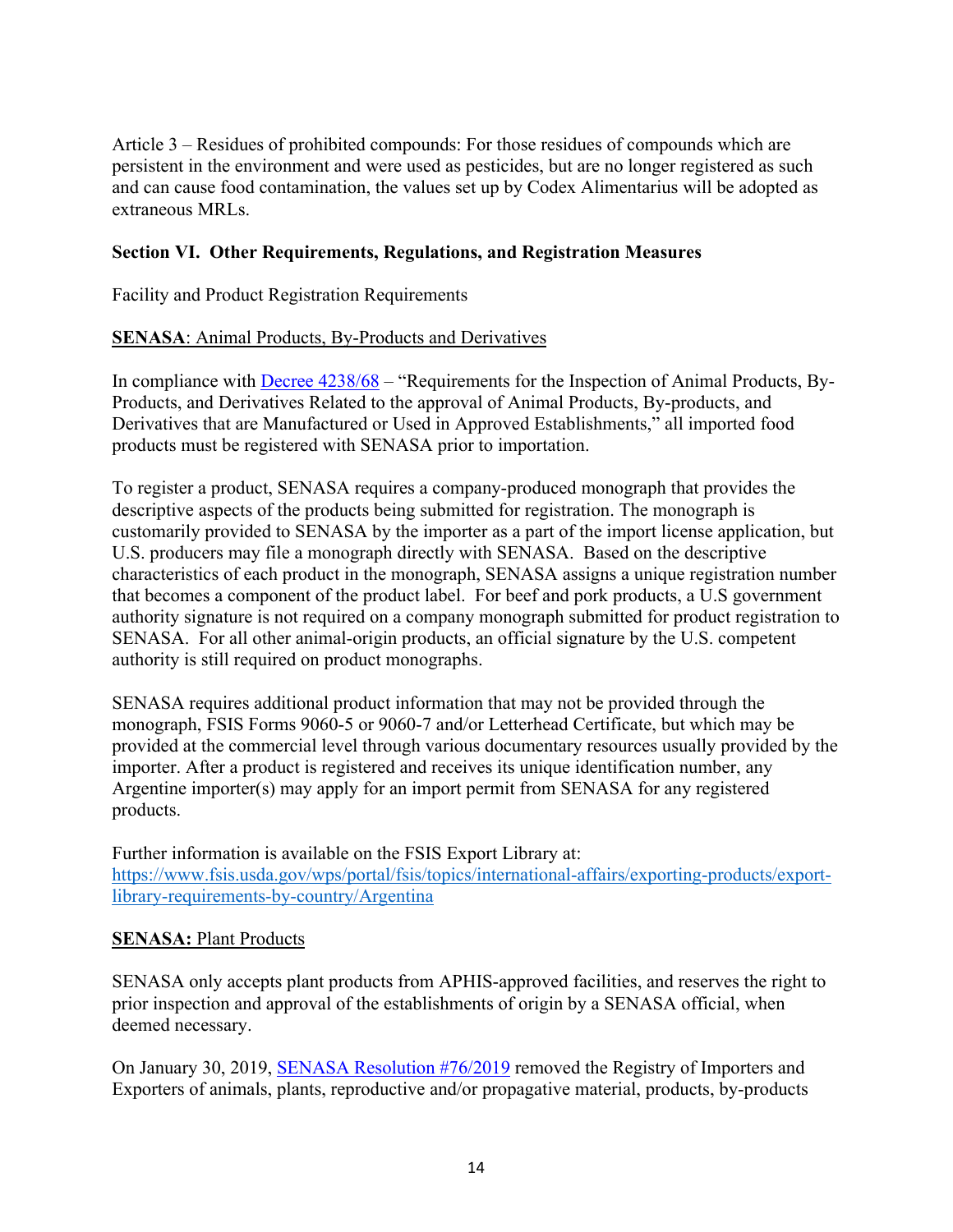and/or derivatives of animal or plant origin or merchandise which contain ingredients of animal or plant origin, from SENASA jurisdiction. As needed, SENASA will obtain information on importers/exporters from Customs' Registry of Importers and Exporters within the Federal Administration of Public Revenue (AFIP).

New market importers/exporters must [register one time, on-line](https://www.afip.gob.ar/registroAduanero) with Customs/AFIP before beginning operation in Argentina. All importers/exporters must receive a tax identification number (CUIT), which serves as their registration number. CUITs are required to conduct many types of business operations in Argentina, by both foreign and domestic companies.

U.S. plant product imports must have a USDA Phytosanitary Certificate signed by an APHIS representative and an import certificate (AFIDI) issued by SENASA. The importer declares the import product characteristics (product name, destination and origin) to SENASA who then grants an AFIDI which specifies the type of sanitary certificate needed for importation. The exporter normally provides this information to USDA/APHIS for the appropriate certificate.

SENASA holds the product at the port of entry for inspection and verification of the requirements as stated in the AFIDI. Once verified, SENASA issues an import certificate for Customs that allows the release of the product.

For more information on this certificate process, please contact the USDA/APHIS Regional representative:

John Gilmore, Area Director APHIS International Services U.S. Department of Agriculture Brasilia, Brazil Tel.  $+$  (55-61) 3312-7589 [John.F.Gilmore@aphis.usda.gov](mailto:John.F.Gilmore@aphis.usda.gov)

## **INV**: Wine

To register a wine product for importation, the process is as follows:

- The importer must be registered at INV
- An import permit must be issued by INV (form 1815-O. y M.)
- The import permit must be accompanied by an analytical certificate issued by the appropriate official laboratory or officially-recognized oenological laboratory of the country of origin. (The product must comply with the limits of analytical composition required by INV for similar locally manufactured products). However, exceptions are applied to wine products from countries that have signed a reciprocal agreement on oenological practices to facilitate trade (signatory countries are: Argentina, Australia, Canada, Chile, New Zealand, South Africa, and the U.S.) – (Resolution No. C. 121/1993, modified by Resolution No. C. 36/2012)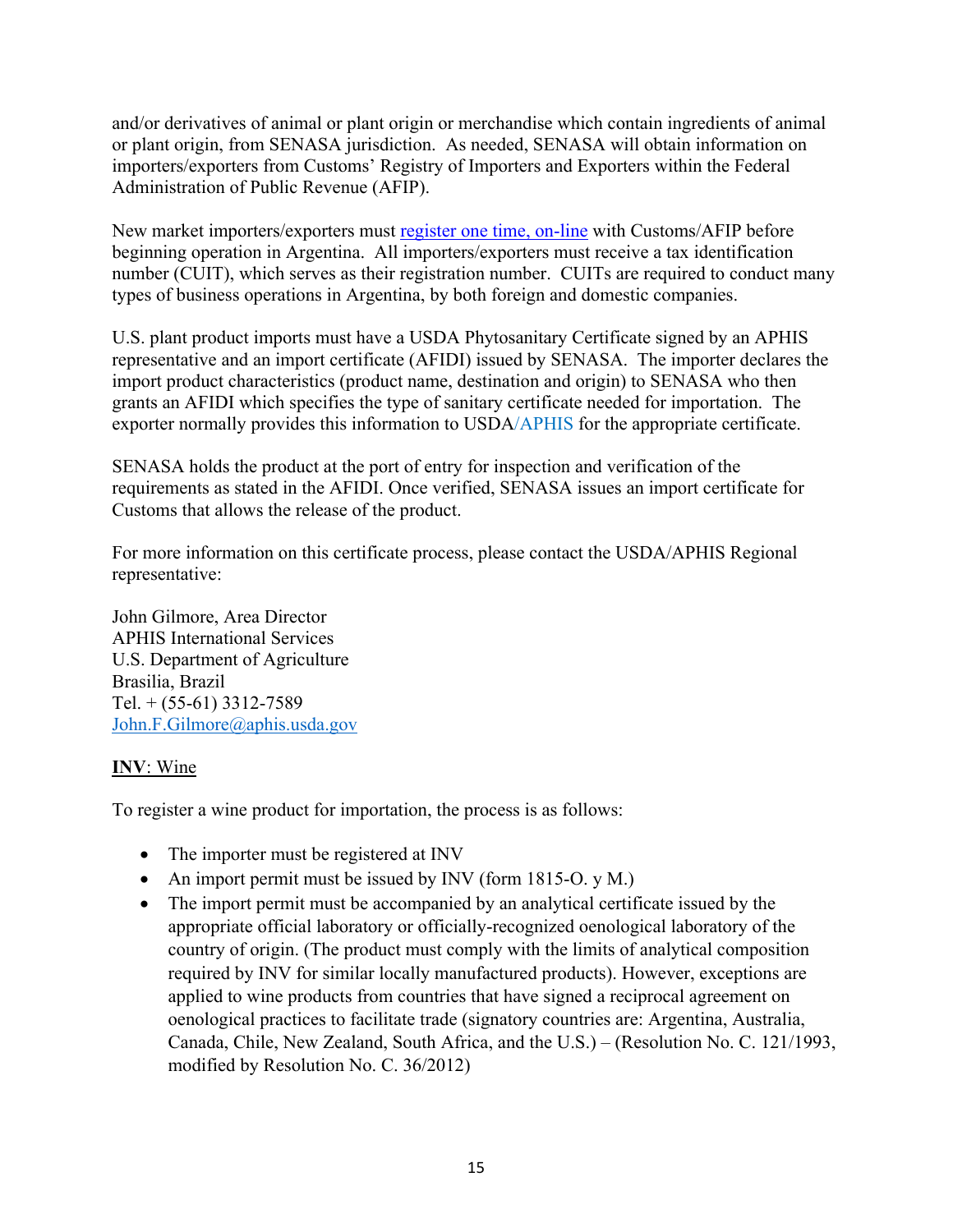- After the Customs process is completed, the importer must submit an "Importation for Domestic Consumption Certificate" (form OM -1993 SIM)
- A sticker must be affixed to each bottle (see Section II. Labeling Requirements).

Once the product arrives at the warehouse, the importer must request an analysis and shipment control by INV. If the analysis is verified, INV issues a Certificate of Free Circulation and the product is released.

Argentine wine importers often ask for the following U.S. certificates from U.S. wineries wishing to export to Argentina:

- Certificate of Country of Origin
- Certificate of Free Sale and Fit for Human Consumption
- Certificate from the Wine Institute with analysis of the product.

# **INAL:** Processed foods, and alcoholic and non-alcoholic beverages, except wine

Processed products and alcoholic and non-alcoholic beverages, except wine, require product registration with INAL prior to importation by a registered importer. The registration requirements for imported processed foods are listed below:

An importer registered with the National Register of Establishments (RNE) applies for a National Register of Food Product Number (RNPA) with the following information:

- Letter addressed announcing intention to register the product
- RNPA Application form
- Flow chart and monograph of the product manufacturing process, shelf-life, product specifications, shipping and storage requirements, quality controls, and packaging type
- List of ingredients and additives
- Original label and three copies
- Supplementary label and three copies
- Certificate of Free Sale and fit for human consumption issued by the sanitary authority of the country (or state) of origin, or guaranteed by the State Chamber of Commerce
- Payment of fee
- For food additives, technology adjuvants, and raw materials, tests must be submitted as per CAA requirements.
- Copy of the importer's RNE.

Once the RNPA has been issued and the product is at a port of entry, the importer obtains a Certificate of Free Circulation at INAL. The requirements are listed below:

- Letter requesting a Certificate of Free Circulation for the product/s
- Shipment information
- Copy of the invoice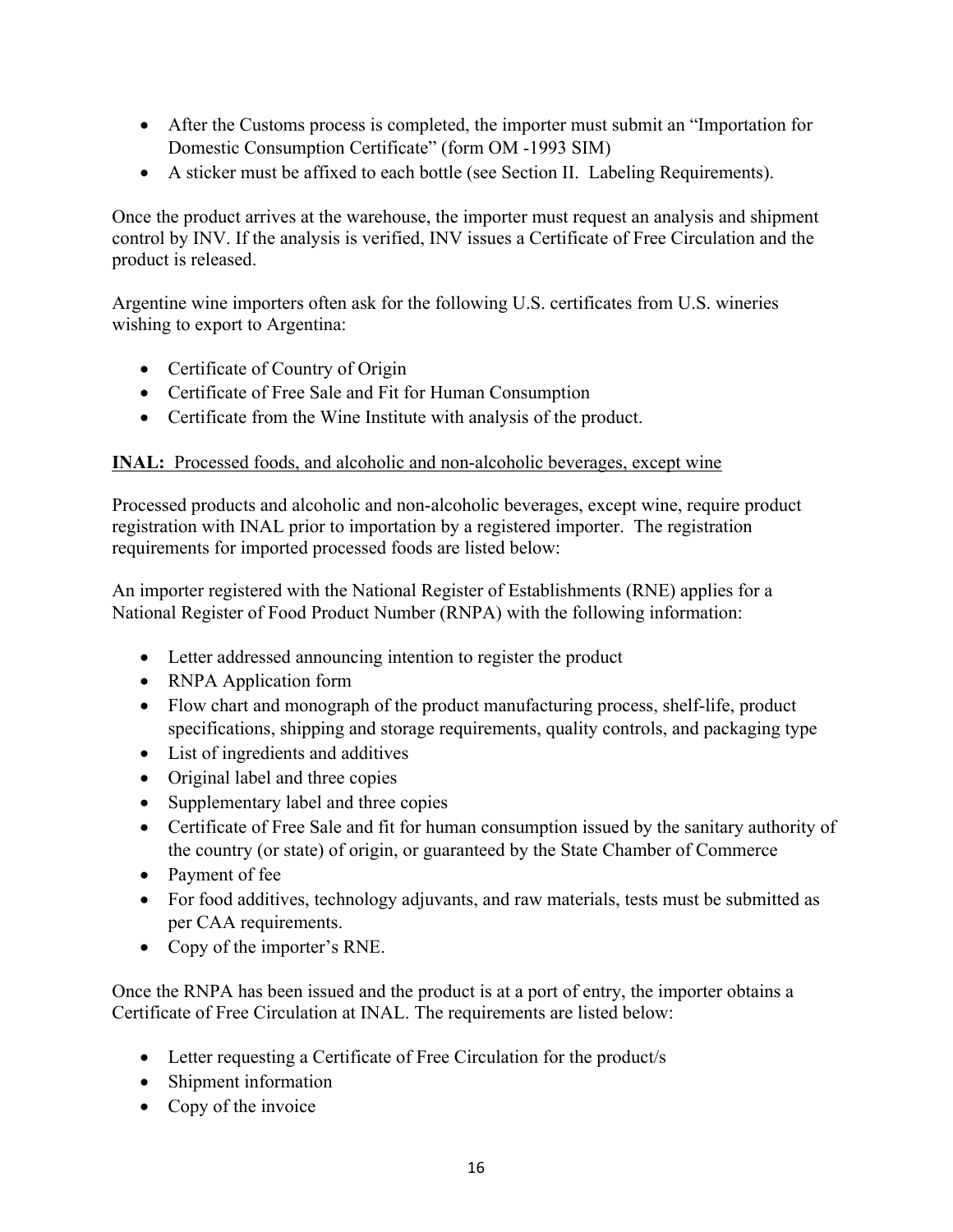- Bill of lading
- Copy of the RNE
- Copy of the  $RNPA +$  approved label
- Manufacturing date and shelf life
- Sanitary Certificate/Fit for Human Consumption Certificate (including lot #, invoice #, issued by the Competent Sanitary Authority – electronic signature not accepted.)
- Certificate of aging (for alcoholic beverages, except wine), issued by CSA (Competent Sanitary Authority).

Once the importer has an RNPA for a given product, it is not necessary to register the product again for subsequent importations. However, a Certificate of Free Circulation for each shipment is required.

Per [Resolution](https://www.argentina.gob.ar/normativa/nacional/resoluci%C3%B3n-876-1997-47171/texto) *#*876/1997, consumer-ready food products from Mercosur countries are not subject to the registration process, except for certain specific products. An importer purchasing food products in Mercosur countries must submit a sworn declaration with the following attachments: free circulation/fit for human consumption certificate, issued by the sanitary/food safety authority of the country of origin; numeric identification (if applicable); original labels; lot number/s; total weight; and, in those cases when the exporter is not the manufacturer of the food product being imported, a certificate signed by the manufacturer stating that he/she is aware of the export operation to Argentina.

In the case of health supplements, the statements mentioned above also apply with slight differences. Instead of the RNE, importing establishments need to obtain from INAL a National Register of Establishment of Health Supplements number (RNESD). And instead of the RNPA, a National Register of Health Supplements number (RNSD) is needed. The requirements are as follows:

- Request register authorization at INAL
- Each presentation must be signed by the owner of the product, the local legal representative, and the technical director of the local establishment
- Certificate of Free Sale from the country of origin, issued by the national or state sanitary authority, stamped by the Argentine Consulate, or certified by The Hague Convention Apostille
- Analysis of the product for verification that it complies with CAA standards
- The Argentine importer must have a technical director who will be responsible for: the genuine origin of the product, the legitimacy of the document, the shelf life of the product, the quality control of the shipment, the correct labeling, and the appropriate "warning" literature on each package or promotional material, when required.

# Other Certification and Testing Requirements

U.S. products and by-products of animal origin imports must originate from U.S. plants approved by the United States Department of Agriculture and the Food and Drug Administration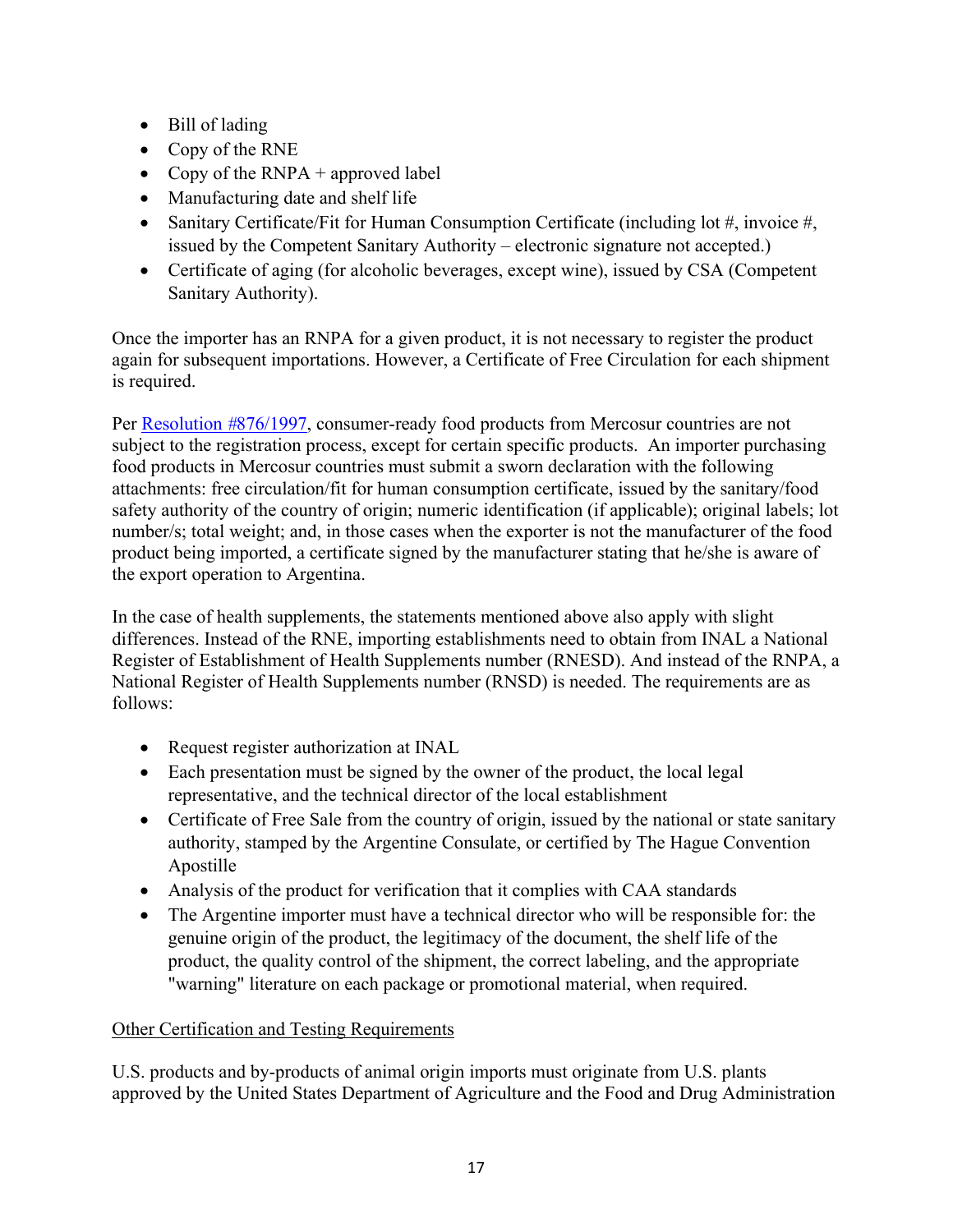and must be accompanied by an official health/sanitary certificate. While SENASA accepts products from any FSIS/FDA-approved facility, it reserves the right to prior inspection and approval of the establishments of origin, when deemed necessary. All U.S. meat plants exporting products and by-products of animal origin to Argentina may be audited by SENASA (See SENASA [Resolution #816/2002](http://www.senasa.gob.ar/normativas/resolucion-816-2002-senasa-servicio-nacional-de-sanidad-y-calidad-agroalimentaria)).

## **Section VII. Other Specific Standards**

## Health supplements

The Ministry of Health's National Administration of Drugs, Food and Medical Devices (ANMAT), through INAL, regulates dietary supplements. In March 2019, Argentina submitted a project to modify Article 1381 of CAA related to dietary supplements, which was published for public comment. CONAL reviewed and incorporated several comments related to diet supplementation with vitamins and minerals, nutritional quality of proteins, incorporation of a positive list of herbs and plants, and elimination of labeling of health supplements, among others. In June 2019, CONAL representatives agreed to submit the project to administrative process.

# Enriched Flour

By [Argentine Law #25630/2002\)](file:///C:/Users/BoroughsBB/AppData/Local/Microsoft/Windows/INetCache/Content.Outlook/OEGL03E0/(http:/www.senasa.gob.ar/normativas/ley-nacional-25630-2002-poder-ejecutivo-nacional) and [Decree #597/2003](http://www.anmat.gov.ar/webanmat/Legislacion/Alimentos/Decreto_597-2003.pdf), all flour-based products must be manufactured with enriched flour, with the exception of diet products, flours destined for the manufacturing of products for the export market, flours for export, and organic flours (Law #25127). The required nutrients are as follows:

| <b>Nutrient</b>         | <b>Quantity (mg/kg)</b> |
|-------------------------|-------------------------|
| Iron                    | 30                      |
| Folic Acid              | 2.2                     |
| Thiamin (Vitamin B1)    | 6.3                     |
| Riboflavin (Vitamin B2) |                         |
| Niacin                  |                         |

Labels must show the content of each nutrient, the wording "Enriched Flour Law #25630 - Harina Enriquecida Ley N° 25630, in Spanish" and the quantities listed in the table above.

## Product samples

Products samples with low commercial value (under US\$100) are not subject to import duties. Post recommends that exporters coordinate with importers/agents to obtain a Certificate of Free Sale from INAL which is required for all samples.

## Salt

[Law No. 26.905,](http://servicios.infoleg.gob.ar/infolegInternet/anexos/220000-224999/223771/norma.htm) "Sodium Intake – Maximum Values," requires the inclusion of warning messages about the health risks of a high-salt intake for consumers in meat products, flour products, soups, dressings, and pickled vegetables.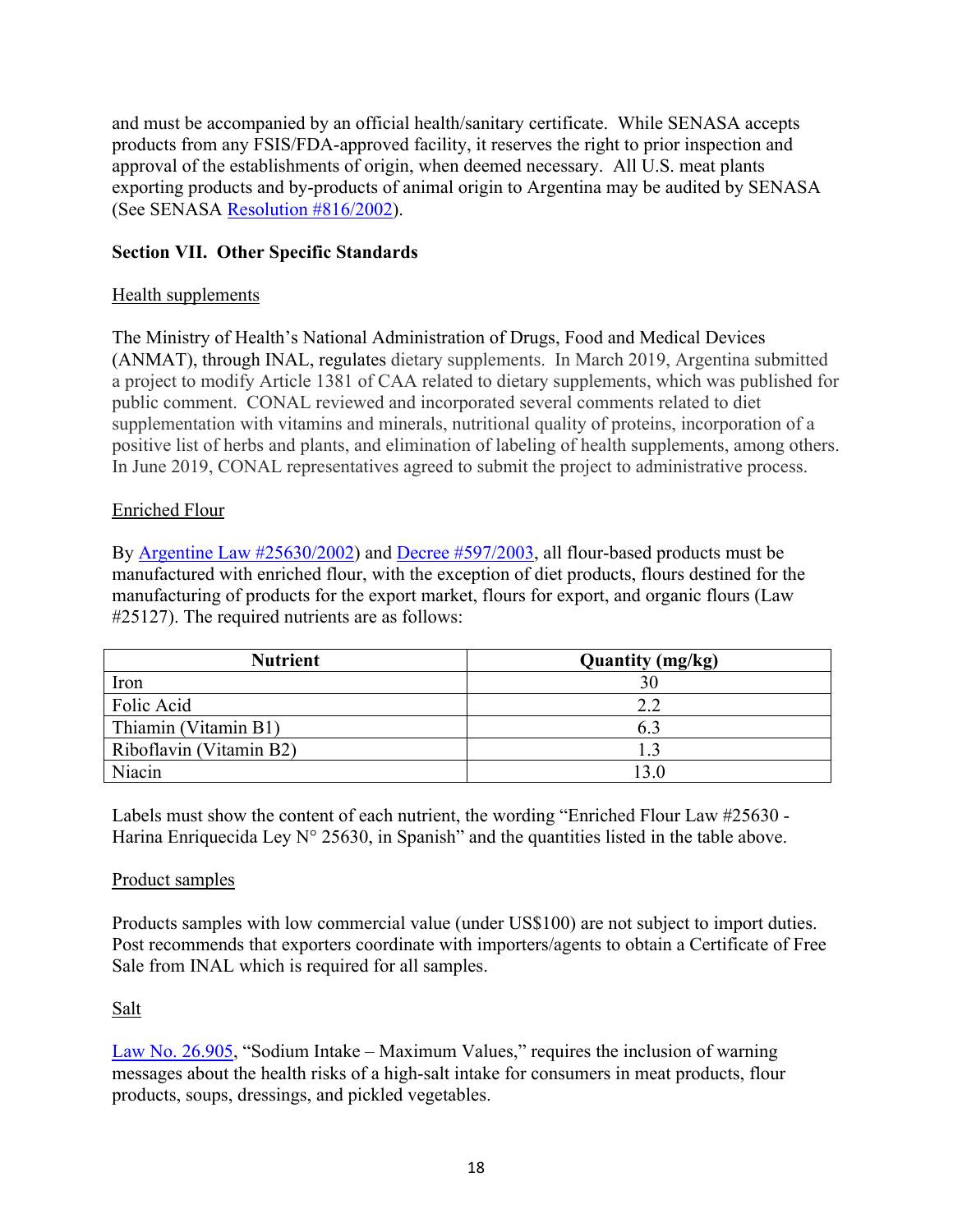## **Section VIII. Trademarks, Brand Names, and Intellectual Property Rights**

Although Argentina is a signatory, it has not ratified the World Intellectual Property Organization's (WIPO) Patent Cooperation Treaty (PCT). Therefore, brands and trademarks should consider registration in Argentina for proprietary protection. For additional information on brand, trademark, patent, or industrial design registration, please search the following website: <https://www.argentina.gob.ar/inpi>

## **Section IX. Import Procedures**

[Decree #1812/1992](https://www.argentina.gob.ar/normativa/nacional/decreto-1812-1992-10307/texto) supplements [Decree #2092/1991](http://www.anmat.gov.ar/webanmat/Legislacion/Alimentos/Decreto_2092-1991.pdf) regulating imported food and beverage products (both manufactured domestically and imported), except wine. The main articles of the decree state the following:

- Articles 2 and 3 state that sanitary and phytosanitary controls on imports of animal and vegetable origin not for retail sale will be carried out by SENASA prior to Customs release.
- Articles 5 and 6 state that consumer-ready food products that have proven stability and were registered in CAA will be tested and inspected by INAL only after Customs has released them to the domestic market. Once the importer has proven to INAL, at the time of registering the product, that the product has been manufactured, packaged, and transported in accordance with Argentine sanitary regulations, INAL will issue a certificate of stability authorizing the shipment release from Customs without the need for inspection.
- Article 7 states that either when the importer of a consumer-ready product is unable to show the certificate of stability, or when the food product has suffered evident damage, INAL has the right to inspect and test the shipment before it is released from Customs.
- Article 8 states that, when there are justified reasons to presume risk for human, animal or plant health because of the introduction of food products to the country, any of the three above-mentioned agencies (SENASA, INAL, and INV) has the right to perform inspections to the shipments prior to product entry into Argentina provided that the importer is informed about this procedure.
- Article 10 states that, for all those food products that require previous inspection, the CSA, i.e. SENASA, INAL, and/or INV, has up to 30 days to issue the free sale certificate.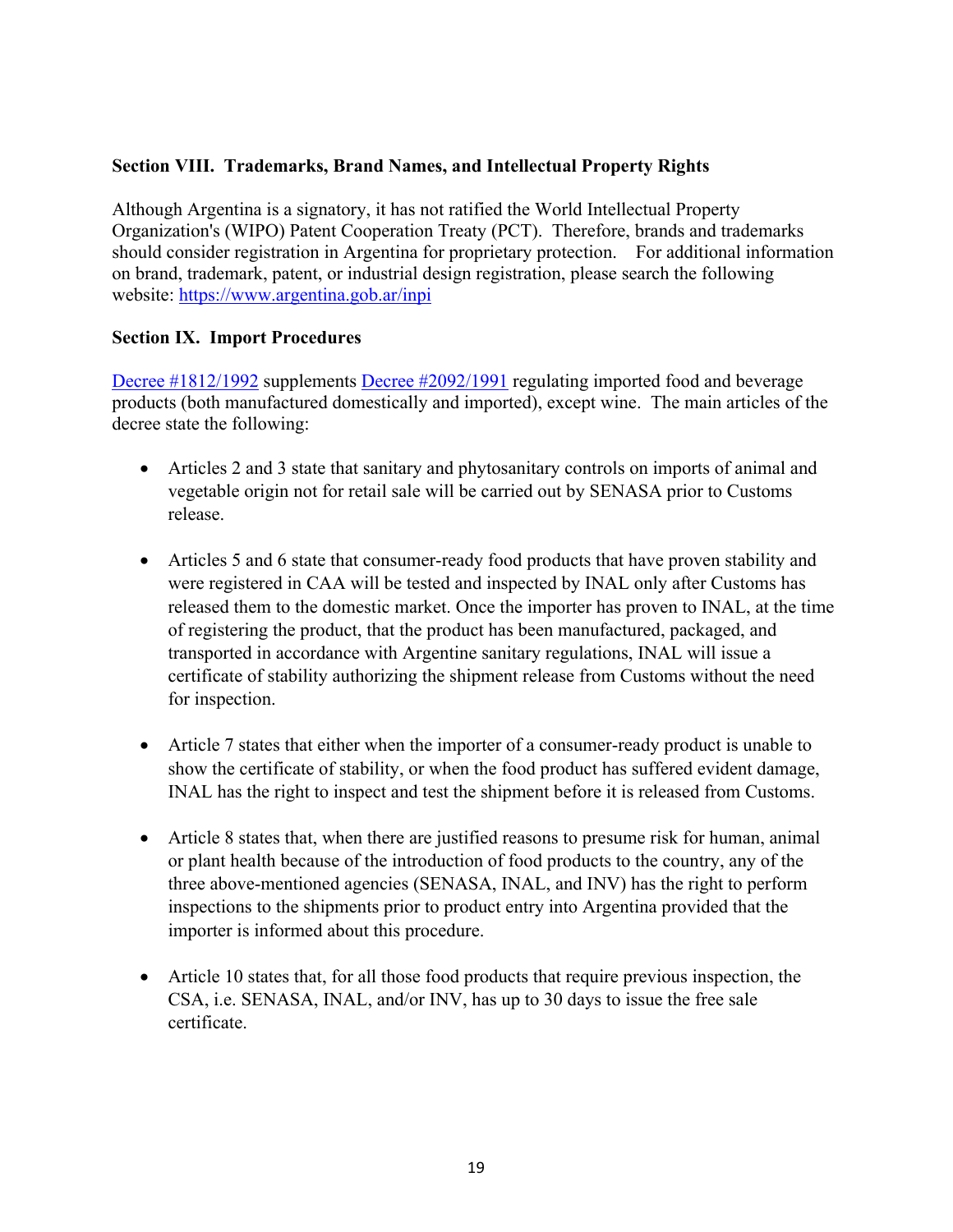- Article 11 states that Customs will release the consumer-ready food products that have a stability certificate. In the case of those products requiring a previous inspection, Customs will need authorization from the CSA in order to release the shipment.
- Article 12 states that, if the CSA does not authorize the shipment release, Customs may allow the importer to transport the shipment to his/her warehouse. In that case, the product cannot be marketed until the appropriate certificates are submitted to Customs.
- Article 13 states that a random sample from every shipment will be taken by a Customs official before releasing the shipment from Customs.
- Article 14 states that, when the importer does not submit the authorization from CSA in the term established as per Article 10 of this Decree (30 days) due to his own fault, Customs and CSA will destroy or re-export the shipment and the importer will be liable to a fine, expenses and penal charges resulting from these procedures.
- Article 18 states that, in the case of imported consumer-ready foods, it is considered that CAA requirements are met when products come from the following countries/regions: Australia, Austria, Canada, Switzerland, Israel, U.S., Japan, Norway, New Zealand, EU, Sweden, and countries with specific food safety agreements with Argentina. In all of these cases, the food products must have been manufactured under the same controls as those products destined for human consumption in the domestic market of the country of origin.

#### **Appendix I. Government Regulatory Agency Contacts**

*Servicio Nacional de Sanidad y Calidad Agroalimentaria (SENASA)*  Coordinación de Relaciones Internacionales Avda. Paseo Colón 367, piso 5 Buenos Aires, Argentina Tel: (54-11) 4121-5353 E-mail: [relint@senasa.gob.ar](mailto:relint@senasa.gob.ar)

#### *Instituto Nacional de Alimentos (INAL)*  Relaciones Internacionales